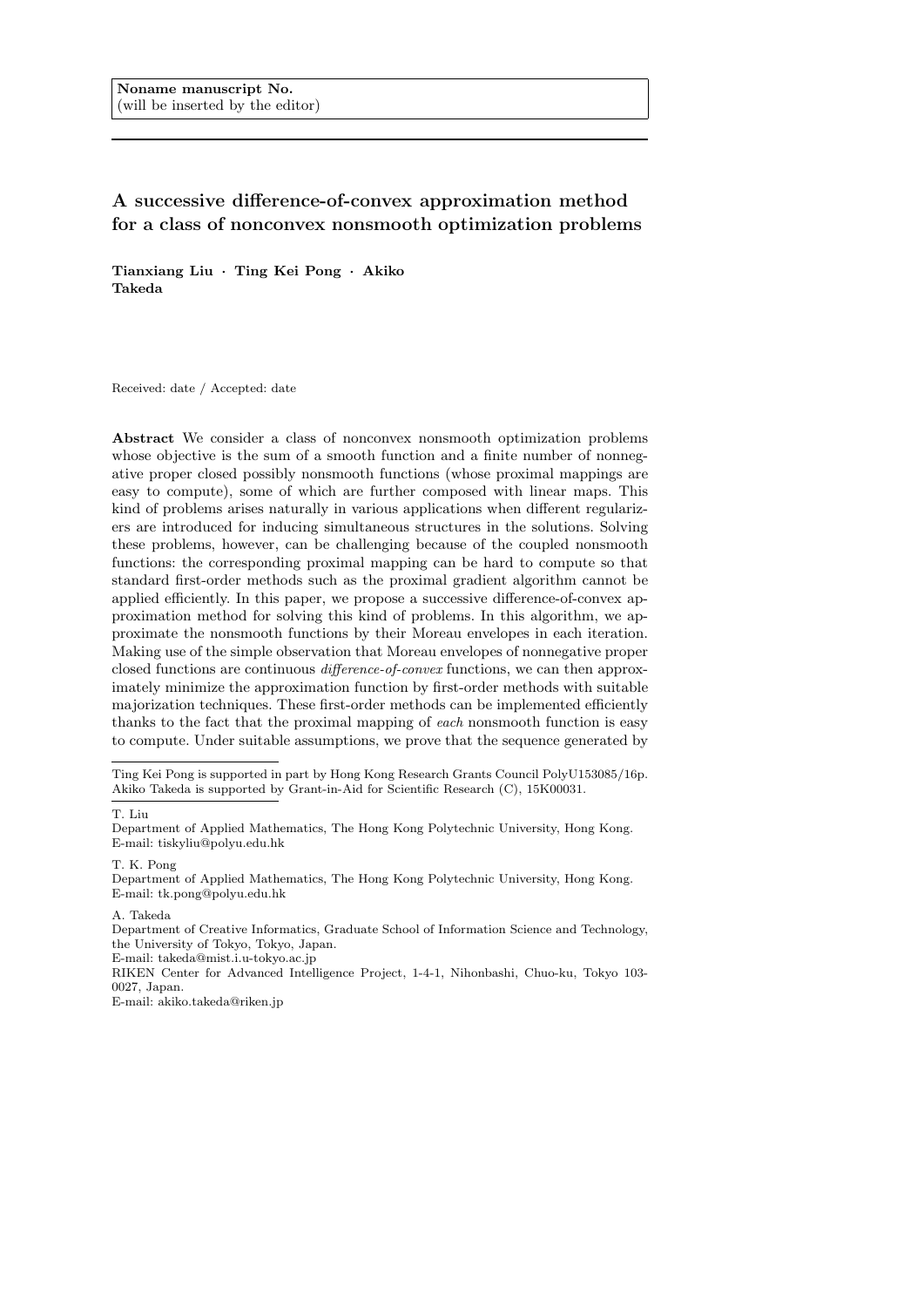our method is bounded and any accumulation point is a stationary point of the objective. We also discuss how our method can be applied to concrete applications such as nonconvex fused regularized optimization problems and simultaneously structured matrix optimization problems, and illustrate the performance numerically for these two specific applications.

Keywords Moreau envelope · difference-of-convex approximation · proximal mapping · simultaneous structures

#### <span id="page-1-1"></span>1 Introduction

In this paper, we consider the following possibly nonconvex nonsmooth optimization problem:

<span id="page-1-0"></span>minimize 
$$
F(\boldsymbol{x}) := f(\boldsymbol{x}) + P_0(\boldsymbol{x}) + \sum_{i=1}^{m} P_i(\mathcal{A}_i \boldsymbol{x}),
$$
 (1)

with the objective satisfying the following assumptions (see the next section for notation and definitions):

**A1.**  $f: \mathbb{R}^n \to \mathbb{R}$  is an L-smooth function i.e., there exists a constant  $L > 0$  so that

$$
\|\nabla f(\boldsymbol{x}) - \nabla f(\boldsymbol{v})\| \leq L \|\boldsymbol{x} - \boldsymbol{v}\|
$$

for any  $x, v \in \mathbb{R}^n$ .

**A2.**  $\mathcal{A}_i : \mathbb{R}^n \to \mathbb{R}^{n_i}$ ,  $i = 1, ..., m$ , are linear mappings and  $P_i : \mathbb{R}^{n_i} \to \mathbb{R}_+ \cup \{\infty\}$ ,  $i = 0, \ldots, m$ , are proper closed functions. The functions  $P_i, i = 0, \ldots, m$ , are continuous in their respective domains, and

$$
\operatorname{dom} P_0 \cap \bigcap_{i=1}^m \mathcal{A}_i^{-1}(\operatorname{dom} P_i) \neq \emptyset.
$$

Moreover, the proximal mapping of  $\gamma P_i$  is easy to compute for every  $\gamma > 0$ and for each  $i = 0, \ldots, m$ . The sets dom  $P_i$ ,  $i = 1, \ldots, m$ , are closed.

**A3.** The function  $f + P_0$  is level-bounded, i.e., for each  $r \in \mathbb{R}$ , the set  $\{x \in \mathbb{R}^n :$  $f(\mathbf{x}) + P_0(\mathbf{x}) \leq r$  is bounded.

Problem [\(1\)](#page-1-0) arises in many contemporary applications such as structured low rank matrix recovery problems (see, for example, [\[18\]](#page-23-0)), nonconvex fused regularized optimization problems (see, for example, [\[21\]](#page-23-1) and Example [2](#page-13-0) in Section [4\)](#page-11-0) and simultaneously structured matrix optimization problems (see, for example, [\[23\]](#page-23-2) and Example [5](#page-17-0) in Section [4\)](#page-11-0). In these applications, the  $P_i$ 's are used for inducing desirable structures in the solutions and they are typically functions whose proximal mappings are easy to compute. If only one such function appears in [\(1\)](#page-1-0), i.e.,  $m = 0$ , then some standard first-order methods such as the proximal gradient algorithm or its variants can be applied to solving [\(1\)](#page-1-0) efficiently, because these algorithms only require the computation of  $\nabla f$  and the proximal mapping of  $\gamma P_0$  $(\gamma > 0)$  in each iteration. However, in all the aforementioned applications, there are always more than one such structure-inducing functions in [\(1\)](#page-1-0) (i.e.,  $m \geq 1$ )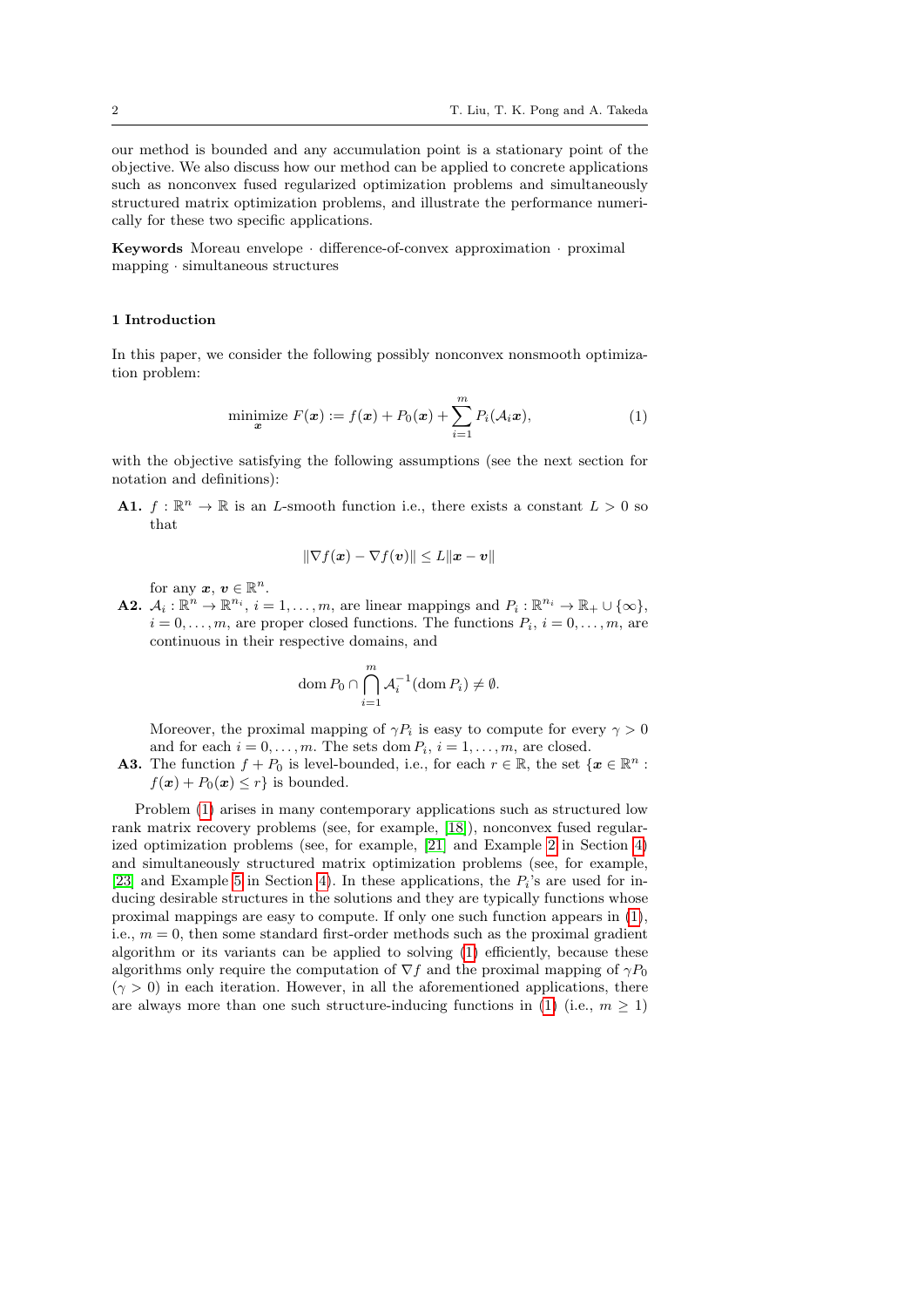and the  $A_i$ 's might not always be identity mappings. Then the proximal gradient algorithm and its variants cannot be applied efficiently, because the proximal mapping of  $\mathbf{x} \mapsto P_0(\mathbf{x}) + \sum_{i=1}^m P_i(\mathcal{A}_i \mathbf{x})$  can be hard to compute in general.

When the function  $f$  and the  $P_i$ 's are all convex functions, one alternative approach for solving [\(1\)](#page-1-0) is the alternating direction method of multipliers (ADMM); see, for example, [\[9,](#page-23-3) [10\]](#page-23-4). This method can be applied to [\(1\)](#page-1-0) by suitably introducing slack variables that transform the problem into a linearly constrained problem, and each iteration only requires computing the proximal mappings of f and  $\gamma P_i$ 's, as well as an update of an auxiliary (dual) variable. However, it is known that the ADMM does not necessarily converge if the  $P_i$ 's are nonconvex and  $m \geq 1$ ; see, for example, [\[13,](#page-23-5) Example 7]. In the case when  $P_i$ 's are nonconvex but globally Lipschitz for  $i = 0, \ldots, m$ , and  $A_i$  is the identity mapping for all i, a new method for solving [\(1\)](#page-1-0) was introduced in a series of work [\[32,](#page-24-0) [33\]](#page-24-1). Their method is based on the so-called proximal average of  $P_i$ 's, and each iteration involves only the computations of  $\nabla f$  and the proximal mappings of  $\gamma P_i$ 's. However, it was only shown that any accumulation point of the sequence generated by their method is a stationary point of a certain smooth approximation of [\(1\)](#page-1-0). Moreover, their method was designed for the case when  $P_i$ 's are globally Lipschitz, and the convergence behavior of their method is unknown when some non-Lipschitz functions such as the  $\ell_p$  quasi-norm or the indicator function of some closed sets (such as the set of all  $k$ -sparse vectors) are present in  $(1)$ .

In this paper, we propose a new method for solving [\(1\)](#page-1-0) that is ready to take advantage of the ease of proximal mapping computations and has convergence guarantee under suitable assumptions, without imposing convexity nor globally Lipschitz continuity on  $P_i$ 's. We call our method the successive difference-of-convex approximation method (SDCAM). In this method, we construct an approximation to the objective of [\(1\)](#page-1-0) in each iteration using the Moreau envelopes of the  $\lambda_{i,t}P_i$ ,  $i = 1, \ldots, m$ , where t is the number of iteration and  $\{\lambda_{i,t}\}\$ are nonincreasing positive sequences satisfying  $\lim_{t\to\infty}\lambda_{i,t}=0$ ; a suitable approximate stationary point of this approximation function is then taken to be the next iterate  $x^{t+1}$  of our algorithm. The point  $x^{t+1}$  can be found efficiently by recalling that the Moreau envelopes involved, despite being nonsmooth in general due to the possible nonconvexity of the  $P_i$ 's, are continuous difference-of-convex functions. Thus, one can incorporate majorization techniques in some standard first-order methods such as the proximal gradient algorithm for finding  $x^{t+1}$  in each iteration. Moreover, when such first-order methods are applied, the main computational cost per inner iteration typically only depends on the computations of  $\nabla f$  and the proximal mappings of  $\gamma P_i$ ,  $i = 0, \ldots, m, \gamma > 0$ , which are inexpensive in many applications. This suggests that the SDCAM can be applied efficiently for solving [\(1\)](#page-1-0). More details of this algorithm will be discussed in Section [3,](#page-4-0) where we also prove that the sequence  $\{x^{t}\}\$ generated is bounded and any accumulation point is a stationary point of [\(1\)](#page-1-0) under suitable assumptions.

The rest of the paper is organized as follows. In Section [2,](#page-3-0) we introduce notation and some preliminary results. Our SDCAM is presented and its convergence is analyzed under suitable assumptions in Section [3.](#page-4-0) We then discuss how our method can be applied to various kinds of structured optimization problems including some nonconvex fused regularized optimization problems, some simultaneously sparse and low rank matrix optimization problems, and the low rank nearest correlation matrix problem, in Section [4.](#page-11-0) We also perform numerical experiments on some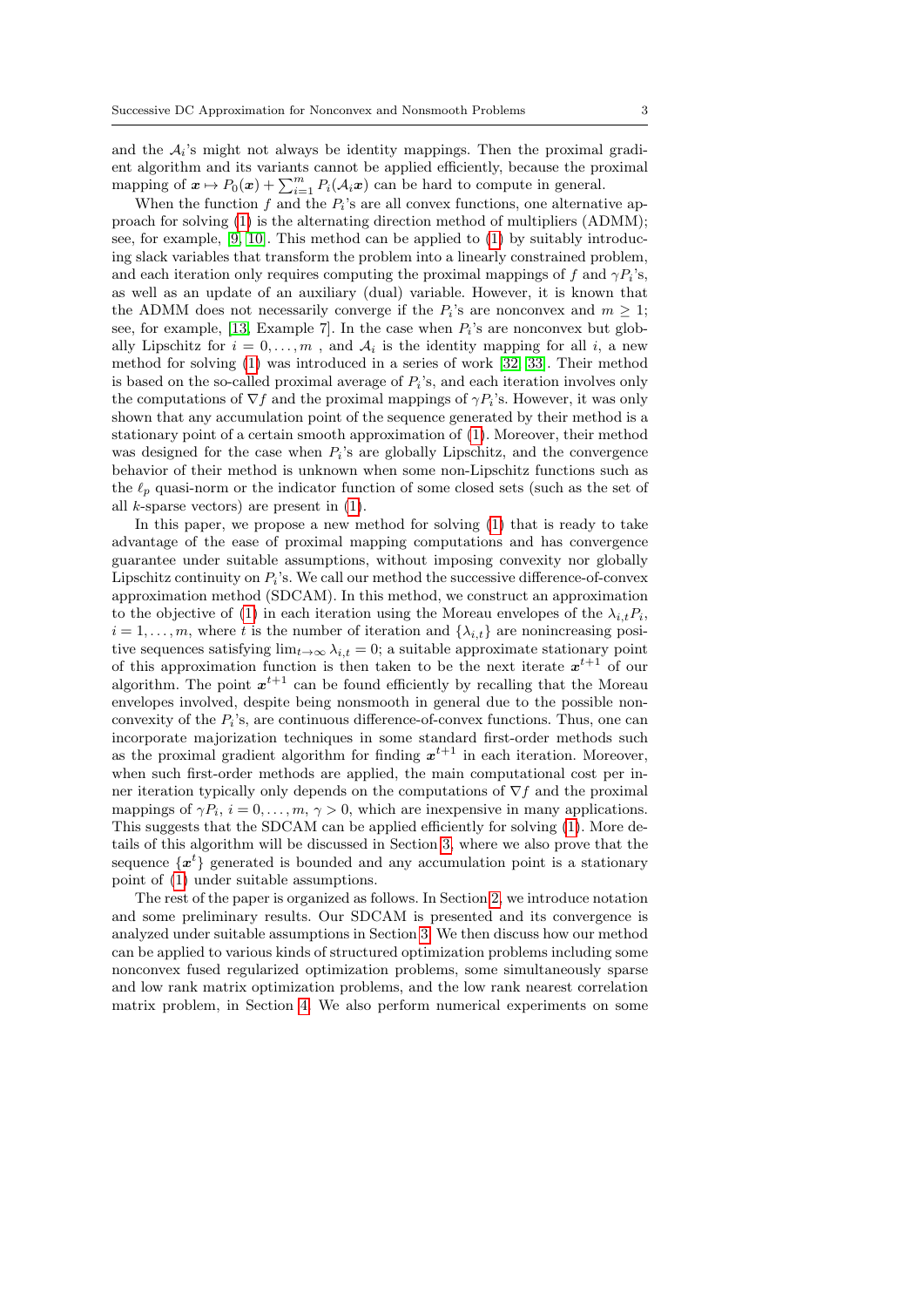of these applications to demonstrate the efficiency of our algorithm in Section [5.](#page-17-1) Finally, we present some concluding remarks in Section [6.](#page-21-0)

#### <span id="page-3-0"></span>2 Notation and preliminaries

In this paper, vectors and matrices are represented in bold lower case letters and upper case letters, respectively. The inner product of two vectors  $\boldsymbol{a}$  and  $\boldsymbol{b} \in \mathbb{R}^n$ are denoted by  $a^{\top}b$  or  $b^{\top}a$ , and we use  $||a||_0$ ,  $||a||_1$  and  $||a||$  to denote the number of nonzero entries, the  $\ell_1$  norm and the  $\ell_2$  norm of  $\boldsymbol{a}$ , respectively. Moreover, we use  $Diag(a)$  to denote the diagonal matrix whose diagonal is  $a$ . For two matrices **A** and  $\mathbf{B} \in \mathbb{R}^{m \times n}$ , their Hadamard (entrywise) product is denoted by  $\mathbf{A} \circ \mathbf{B}$ . We also use  $||A||_*$  and  $||A||_F$  to denote the nuclear norm and the Fröbenius norm of **A**, respectively, and let  $\text{vec}(\mathbf{A}) \in \mathbb{R}^{mn \times 1}$  denote the vectorization of **A**, which is obtained by stacking the columns of A on top of one another. Furthermore, we use  $\sigma_{\text{max}}(A)$  to denote the largest singular value of A. The space of symmetric  $n \times n$ matrices is denoted by  $\mathcal{S}^n$ . For a matrix  $\mathbf{X} \in \mathcal{S}^n$ , we use  $\text{diag}(\mathbf{X}) \in \mathbb{R}^n$  to denote its diagonal and  $\lambda_{\text{max}}(X)$  to denote its largest eigenvalue. We write  $X \succeq 0$  if X is positive semidefinite. For a linear operator  $A$ , we let  $A^*$  denote its adjoint.

A function  $h : \mathbb{R}^n \to \mathbb{R} \cup {\infty}$  is said to be proper if dom  $h := \{x : h(x) < \infty\} \neq$ ∅. Such a function is said to be closed if it is lower semicontinuous. Following [\[25,](#page-23-6) Definition 8.3, for a proper function  $h$ , the limiting and horizon subdifferentials at  $x \in \text{dom } h$  are defined respectively as

$$
\partial h(\boldsymbol{x}) = \left\{ \boldsymbol{u}: \ \exists \boldsymbol{u}^t \to \boldsymbol{u}, \boldsymbol{x}^t \stackrel{h}{\to} \boldsymbol{x} \ \text{ with } \boldsymbol{u}^t \in \hat{\partial}h(\boldsymbol{x}^t) \text{ for each } t \right\},\
$$

$$
\partial^{\infty} h(\boldsymbol{x}) = \left\{ \boldsymbol{u}: \ \exists \alpha_t \downarrow 0, \alpha_t \boldsymbol{u}^t \to \boldsymbol{u}, \boldsymbol{x}^t \stackrel{h}{\to} \boldsymbol{x} \ \text{ with } \boldsymbol{u}^t \in \hat{\partial}h(\boldsymbol{x}^t) \text{ for each } t \right\},
$$

where  $\hat{\partial} h(\boldsymbol{w}) := \left\{ \boldsymbol{u} : \ \liminf_{\boldsymbol{y} \to \boldsymbol{w}, \boldsymbol{y} \neq \boldsymbol{w}} \right.$  $\frac{h(y)-h(w)-u^{\top}(y-w)}{\|y-w\|} \geq 0$ , and the notation  $x^t \stackrel{h}{\to}$ x means  $x^t \to x$  and  $h(x^t) \to h(x)$ . We also define  $\partial h(x) = \partial^\infty h(x) := \emptyset$  when  $x \notin \text{dom } h$ . It is easy to show that at any  $x \in \text{dom } h$ , the limiting and horizon subdifferentials have the following robustness property:

<span id="page-3-1"></span>
$$
\{u: \exists u^t \to u, x^t \stackrel{h}{\to} x \text{ with } u^t \in \partial h(x^t) \text{ for each } t\} \subseteq \partial h(x),
$$
  

$$
\{u: \exists \alpha_t \downarrow 0, \alpha_t u^t \to u, x^t \stackrel{h}{\to} x \text{ with } u^t \in \partial h(x^t) \text{ for each } t\} \subseteq \partial^\infty h(x).
$$
 (2)

The limiting subdifferential at x reduces to  $\{\nabla h(x)\}\$ if h is continuously differentiable at  $x$  [\[25,](#page-23-6) Exercise 8.8(b)], and reduces to the convex subdifferential if h is proper convex [\[25,](#page-23-6) Proposition 8.12].

For a proper closed function h with inf  $h > -\infty$ , we will also need its Moreau envelope for any given  $\lambda > 0$ , which is defined as

$$
e_{\lambda}h(\boldsymbol{x}):=\inf_{\boldsymbol{y}}\left\{\frac{1}{2\lambda}\|\boldsymbol{x}-\boldsymbol{y}\|^2+h(\boldsymbol{y})\right\}.
$$

This function is finite everywhere [\[25,](#page-23-6) Theorem 1.25]. It is not hard to see that

<span id="page-3-2"></span>
$$
e_{\lambda}h(\boldsymbol{x}) \leq h(\boldsymbol{x}) \tag{3}
$$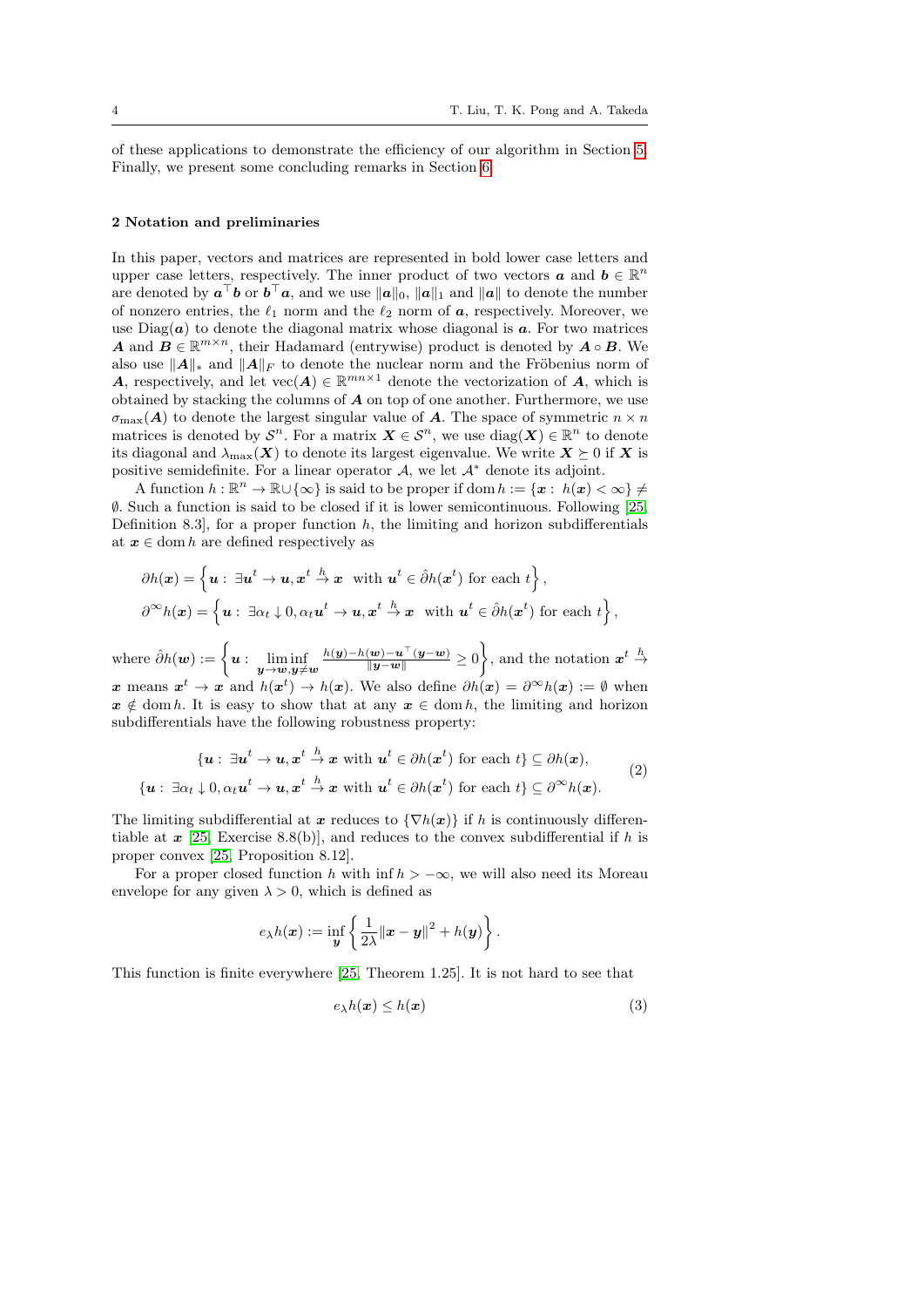for all x. The infimum in the definition of Moreau envelope is attained at the so-called proximal mapping of  $\lambda h$  at x, which is defined as

$$
\mathbf{prox}_{\lambda h}(\boldsymbol{x}) := \underset{\boldsymbol{u} \in \mathbb{R}^n}{\text{Argmin}} \left\{ \frac{1}{2\lambda} ||\boldsymbol{x} - \boldsymbol{u}||^2 + h(\boldsymbol{u}) \right\}.
$$

This set is always nonempty because  $h$  is proper closed and bounded below [\[25,](#page-23-6) Theorem 1.25]. Let  $\zeta_{\lambda} \in \mathbf{prox}_{\lambda h}(x)$ . Then we have from [\[25,](#page-23-6) Theorem 10.1] and [\[25,](#page-23-6) Exercise  $8.8(c)$ ] that

<span id="page-4-2"></span><span id="page-4-1"></span>
$$
\frac{1}{\lambda}(\boldsymbol{x}-\boldsymbol{\zeta}_{\lambda})\in\partial h(\boldsymbol{\zeta}_{\lambda}).
$$
\n(4)

Furthermore, we have the following simple lemma, which should be well known. We provide a short proof for self-containedness.

**Lemma 1** Let h be a proper closed function with  $\inf h > -\infty$  and let  $x^* \in \text{dom } h$ . Suppose that  $x^t \to x^*$ ,  $\lambda_t \downarrow 0$  and pick any  $\zeta^t \in \mathbf{prox}_{\lambda_t h}(x^t)$  for each t. Then it holds that  $\zeta^t \in \text{dom } h$  for all t and  $\zeta^t \to \mathbf{x}^*$ .

Proof Under the assumptions, we have the following inequality:

$$
\frac{1}{2\lambda_t}||x^t - \zeta^t||^2 + \inf h \le \frac{1}{2\lambda_t}||x^t - \zeta^t||^2 + h(\zeta^t) = e_{\lambda_t}h(x^t) \le \frac{1}{2\lambda_t}||x^t - x^*||^2 + h(x^*).
$$

Hence, we have  $\zeta^t \in \text{dom } h$  for all t and

$$
\|\zeta^t - x^*\| \le \|\zeta^t - x^t\| + \|x^t - x^*\| \le \sqrt{2\lambda_t(h(x^*) - \inf h) + \|x^t - x^*\|^2} + \|x^t - x^*\| \to 0.
$$

Finally, recall that for a nonempty closed set  $C$ , the indicator function is defined

$$
\rm as
$$

$$
\delta_C(\boldsymbol{x}) = \begin{cases} 0 & \text{if } \boldsymbol{x} \in C, \\ \infty & \text{else.} \end{cases}
$$

We define the (limiting) normal cone at any  $x \in C$  as  $N_C(x) := \partial \delta_C(x)$ . We let  $dist(x, C) := \inf_{y \in C} ||y-x||$ . The set of points in the nonempty closed set C that are closest to a given  $x$  is denoted by  $\textbf{proj}_C(x)$ . One can observe that  $\textbf{proj}_C = \textbf{prox}_{\delta_C}$ . The set  $\text{proj}_{C}(x)$  at a given x is always nonempty for a nonempty closed set C. and is a singleton when C is in addition convex.

## <span id="page-4-0"></span>3 Solution method for nonconvex nonsmooth optimization problems

## 3.1 Successive difference-of-convex approximation method

In this paper, we consider problem [\(1\)](#page-1-0) and assume that its objective satisfies the assumptions A1, A2 and A3 in Section [1.](#page-1-1) We will discuss some concrete applications of [\(1\)](#page-1-0) in more details in Section [4.](#page-11-0) In this section, we present an algorithm for solving [\(1\)](#page-1-0).

Notice that [\(1\)](#page-1-0) is in general a nonsmooth nonconvex optimization problem. The nonsmooth nonconvex function  $P_0 + \sum_{i=1}^m P_i \circ A_i$  can be complicated in practice and handling it directly can be challenging. Indeed, although the proximal mappings of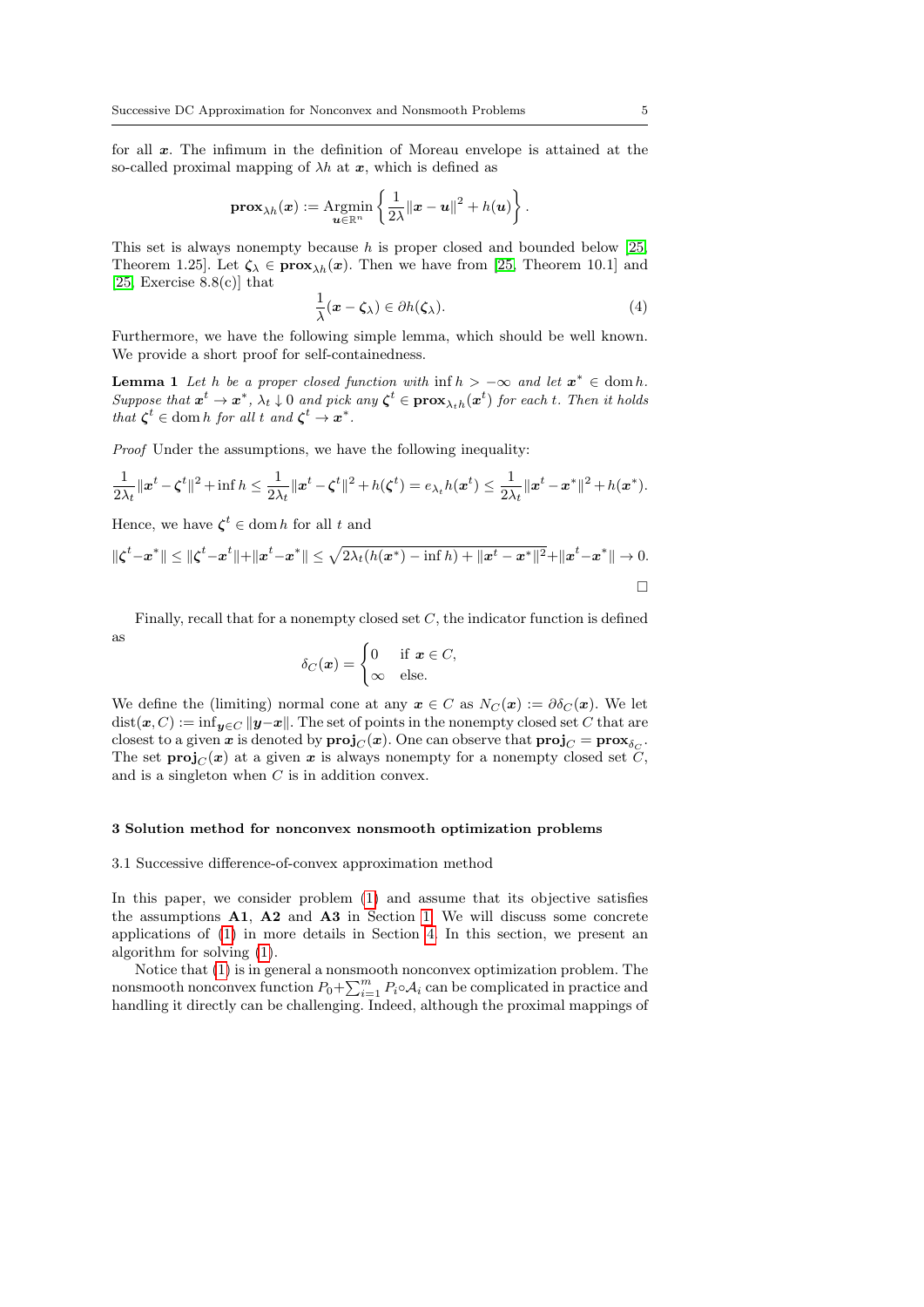$\gamma P_i$ ,  $i = 0, \ldots, m$ , are easy to compute, the proximal mapping of  $P_0 + \sum_{i=1}^{m} P_i \circ A_i$ may be hard to evaluate and hence the classical proximal gradient algorithm and its variants cannot be adapted directly and efficiently for solving [\(1\)](#page-1-0). In this paper, we suitably adapt a "smoothing" scheme for solving the above nonconvex nonsmooth problem. In this approach, in each iteration, we minimize the auxiliary function

<span id="page-5-0"></span>
$$
F_{\boldsymbol{\lambda}}(\boldsymbol{x}) := f(\boldsymbol{x}) + P_0(\boldsymbol{x}) + \sum_{i=1}^m e_{\lambda_i} P_i(\mathcal{A}_i \boldsymbol{x})
$$
\n(5)

approximately and then update  $x$  and  $\lambda = (\lambda_1, \dots, \lambda_m)$ , where  $e_{\lambda_i} P_i$  is the Moreau envelope of  $P_i$ .

When  $P_i$ ,  $i = 1, \ldots, m$  are all *convex functions*, the corresponding functions  $e_{\lambda_i}P_i$  are Lipschitz differentiable [\[3,](#page-23-7) Proposition 12.29]. Hence, the function  $F_{\lambda}$ becomes the sum of a nonsmooth function  $P_0$  and a smooth function, and can be minimized efficiently using, for example, the proximal gradient algorithm and its variants. This smoothing strategy has been widely used in the literature for convex problems; see [\[20\]](#page-23-8), and also [\[4\]](#page-23-9) for a software package for convex optimization problems based on smoothing techniques. However, in our setting,  $P_i$  is not necessarily convex. Thus, the corresponding Moreau envelope  $e_{\lambda_i}P_i$  is not necessarily smooth and it is unclear whether  $F_{\lambda}$  can be minimized efficiently at first glance.

The key ingredient in our approach (where  $P_i$  is possibly nonconvex) is the simple observation that for any nonnegative proper closed function  $P$  and any  $\mu > 0$ ,

<span id="page-5-2"></span>
$$
e_{\mu}P(\boldsymbol{u}) = \frac{1}{2\mu} ||\boldsymbol{u}||^2 - \underbrace{\sup}_{\boldsymbol{y} \in \text{dom } P} \left\{ \frac{1}{\mu} \boldsymbol{u}^{\top} \boldsymbol{y} - \frac{1}{2\mu} ||\boldsymbol{y}||^2 - P(\boldsymbol{y}) \right\}}_{D_{\mu, P}(\boldsymbol{u})}.
$$
(6)

Such a decomposition has been noted in [\[2\]](#page-23-10) when  $P = \delta_C$  for some nonempty closed set C, and in [\[17,](#page-23-11) Proposition 3] for the general case. Then  $D_{\mu,P}$ , as the supreme of affine functions and being finite-valued, is convex continuous. Moreover, using the definition of  $e_{\mu}P(u)$ ,  $\mathbf{prox}_{\mu}P(u)$  and (6), we see that the supremum in  $D_{\mu,P}(u)$ is attained at any point in  $\mathbf{prox}_{\mu}(u)$ . Let  $y^* \in \mathbf{prox}_{\mu}(Ax)$ . Then  $y^* \in \text{dom } P$ and we have for any  $w$  that

$$
D_{\mu,P}(w) - D_{\mu,P}(Ax)
$$
  
=  $\sup_{y \in \text{dom } P} \left\{ \frac{1}{\mu} w^\top y - \frac{1}{2\mu} ||y||^2 - P(y) \right\} - \sup_{y \in \text{dom } P} \left\{ \frac{1}{\mu} (Ax)^\top y - \frac{1}{2\mu} ||y||^2 - P(y) \right\}$   
 $\ge \frac{1}{\mu} w^\top y^* - \frac{1}{2\mu} ||y^*||^2 - P(y^*) - \left( \frac{1}{\mu} (Ax)^\top y^* - \frac{1}{2\mu} ||y^*||^2 - P(y^*) \right)$   
=  $\frac{1}{\mu} y^{*\top} (w - Ax).$ 

This implies  $\frac{1}{\mu}$ **prox**<sub> $\mu$ </sub> $P(Ax) \subseteq \partial D_{\mu}P(Ax)$ , from which we deduce further that

<span id="page-5-1"></span>
$$
\frac{1}{\mu} \mathcal{A}^* \mathbf{prox}_{\mu P}(\mathcal{A} \mathbf{x}) \subseteq \mathcal{A}^* \partial D_{\mu, P}(\mathcal{A} \mathbf{x}) = \partial (D_{\mu, P} \circ \mathcal{A})(\mathbf{x}), \tag{7}
$$

where the last equality follows from [\[24,](#page-23-12) Theorem 23.9] because  $D_{\mu,P}$  is convex continuous. Thus,  $(5)$  is the sum of a smooth function f, a nonsmooth nonconvex function  $P_0$  whose proximal mapping is easy to compute, and a continuous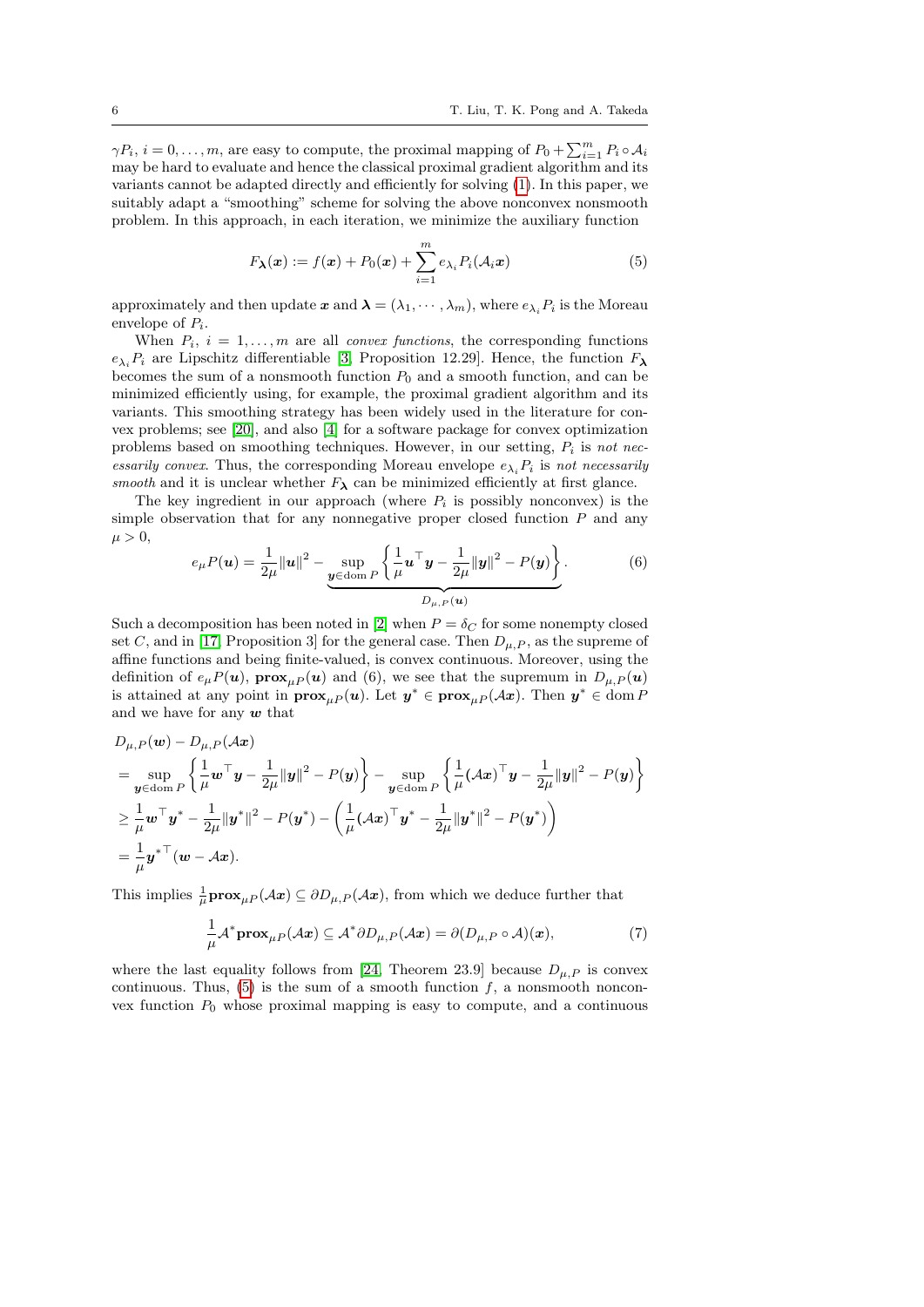difference-of-convex function such that a subgradient corresponding to its concave part is easy to compute; thanks to [\(7\)](#page-5-1) and Assumption A2. Proximal gradient methods with majorization techniques can then be suitably applied to minimizing  $(5)$ . For instance, one can apply the NPG<sub>major</sub> described in the appendix. Specifically, one can apply  $NPG_{major}$  with

$$
h(\mathbf{x}) = f(\mathbf{x}) + \sum_{i=1}^{m} \frac{1}{2\lambda_i} ||\mathcal{A}_i \mathbf{x}||^2, \ P(\mathbf{x}) = P_0(\mathbf{x}), \ g(\mathbf{x}) = \sum_{i=1}^{m} D_{\lambda_i, P_i}(\mathcal{A}_i \mathbf{x}).
$$

It is routine to check that this choice of  $h$ ,  $P$  and  $g$  satisfies the assumptions required in the appendix. Moreover, the  $F_{\lambda}$  is level-bounded because  $f + P_0$  is level-bounded by assumption and  $e_{\lambda_i}P_i$  are nonnegative for each  $i = 1, \ldots, m$  since  $P_i$  are nonnegative. Finally,  $F_{\lambda}$  is continuous in its domain because  $P_0$  is. Hence all assumptions required in the appendix for applying  $NPG_{\text{major}}$  are satisfied and the method can be applied to minimizing  $F_{\lambda}$  by initializing at any point  $x^0 \in \text{dom } P_0$ .

We now describe our method for solving [\(1\)](#page-1-0) with its update rules below in Algorithm [1.](#page-6-0) We call this method the successive difference-of-convex approximation method (SDCAM).

## <span id="page-6-0"></span>Algorithm 1 The SDCAM for [\(1\)](#page-1-0)

**Step 0.** Pick  $m + 1$  sequences of positive numbers with  $\epsilon_t \downarrow 0$  and  $\lambda_{i,t} \downarrow 0$  for  $i = 1, \ldots, m$ , an  $\mathbf{x}^{\text{feas}} \in \text{dom } P_0 \cap \bigcap_{i=1}^m \mathcal{A}_i^{-1}(\text{dom } P_i)$ , and an  $\mathbf{x}^0 \in \text{dom } P_0$ . Set  $t = 0$ .

**Step 1.** If  $F_{\lambda_t}(x^t) \leq F_{\lambda_t}(x^{\text{feas}})$ , set  $x^{t,0} = x^t$ . Else, set  $x^{t,0} = x^{\text{feas}}$ .

**Step 2.** Approximately minimize  $F_{\lambda_t}(x)$ , starting at  $x^{t,0}$ , and terminating at  $x^{t, l_t}$  when

<span id="page-6-1"></span>
$$
\text{dist}\left(0, \nabla f(\boldsymbol{x}^{t,l_t}) + \partial P_0(\boldsymbol{x}^{t,l_t+1}) + \sum_{i=1}^m \frac{1}{\lambda_{i,t}} \mathcal{A}_i^* [\mathcal{A}_i \boldsymbol{x}^{t,l_t} - \mathbf{prox}_{\lambda_{i,t} P_i}(\mathcal{A}_i \boldsymbol{x}^{t,l_t})] \right) \le \epsilon_t,
$$
\n
$$
\text{and} \quad \|\boldsymbol{x}^{t,l_t+1} - \boldsymbol{x}^{t,l_t}\| \le \epsilon_t, \quad F_{\boldsymbol{\lambda}_t}(\boldsymbol{x}^{t,l_t}) \le F_{\boldsymbol{\lambda}_t}(\boldsymbol{x}^{t,0}).
$$
\n
$$
(8)
$$

**Step 3.** Update  $x^{t+1} = x^{t,l_t}$  and  $t = t + 1$ . Go to **Step 1.** 

We would like to point out that **Step 1** in SDCAM is crucial in our convergence analysis: this strategy was also used in the penalty decomposition method in [\[15\]](#page-23-13). As we shall see in the proof of Theorem [2](#page-8-0) below, it ensures that [\(2\)](#page-3-1) can be applied at an accumulation point of  $\{x^t\}.$ 

## 3.2 Theoretical guarantee for global convergence

In this section, we first discuss how  $F_{\lambda_t}$  can be approximately minimized so that [\(8\)](#page-6-1) is satisfied at the t-th iteration and comment on the computational complexity. Then we prove the convergence of the SDCAM under suitable assumptions.

As discussed above,  $F_{\lambda_t}$  can be minimized by the NPG<sub>major</sub> outlined in the appendix. Moreover, due to [\(7\)](#page-5-1), one can choose  $\zeta^{t,l} = \sum_{i=1}^m \frac{1}{\lambda_{i,t}} \mathcal{A}_i^* \zeta_i^{t,l}$  in the algorithm with

<span id="page-6-2"></span>
$$
\boldsymbol{\zeta}_i^{t,l} \in \mathbf{prox}_{\lambda_{i,t} P_i}(\mathcal{A}_i \boldsymbol{x}^{t,l})
$$
\n(9)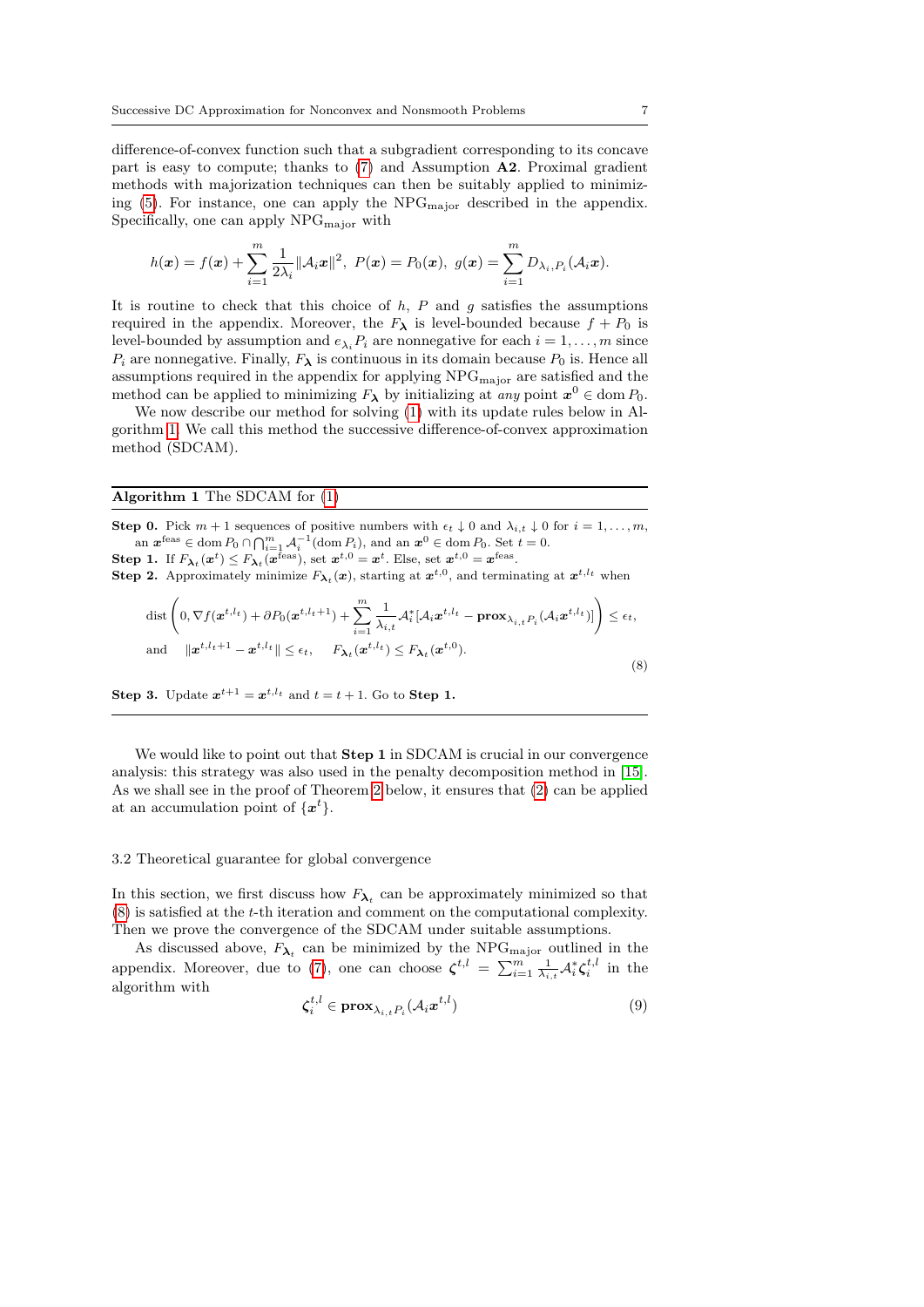for each  $i = 1, \ldots, m$  and  $l \geq 0$  so that  $\sum_{i=1}^{m} \frac{1}{\lambda_{i,t}} \mathcal{A}_i^* \zeta_i^{t,l}$  lies in the subdifferential of  $\sum_{i=1}^{m} (D_{\lambda_i,t,P_i} \circ A_i)$  at  $\boldsymbol{x}^{t,l}$ . Using this special version of NPG<sub>major</sub>, we can show that the termination criterion [\(8\)](#page-6-1) is satisfied after finitely many inner iterations.

<span id="page-7-1"></span>**Theorem 1** Suppose that the NPG<sub>major</sub> is applied with  $\boldsymbol{\zeta}^{t,l} = \sum_{i=1}^m \frac{1}{\lambda_{i,t}} \mathcal{A}_i^* \boldsymbol{\zeta}_i^{t,l}$ , where  $\zeta_i^{t,l}$  are chosen as in [\(9\)](#page-6-2), to minimizing  $F_{\boldsymbol{\lambda}_t}$  in the t-th iteration of SDCAM. Then the  $c$ <sup> $\alpha$ </sup> criterion [\(8\)](#page-6-1) is satisfied after finitely many inner iterations.

*Proof* According to the convergence properties of the  $NPG_{major}$ , one obtains a sequence  $\{\boldsymbol{x}^{t,l}\}_{l\geq 0}$  satisfying

- 1.  $\lim_{l\to\infty} ||x^{t,l+1} x^{t,l}|| = 0$  (Proposition [2](#page-23-14) in the appendix),  $F_{\lambda_t}(x^{t,l}) \leq F_{\lambda_t}(x^{t,0})$ (thanks to  $(46)$ ); and
- 2. for any  $l \ge 0$  (see [\(45\)](#page-22-1)),

<span id="page-7-0"></span>
$$
\boldsymbol{x}^{t,l+1} \in \operatorname{Argmin}_{\boldsymbol{x}} \left\{ \left( \nabla f(\boldsymbol{x}^{t,l}) + \sum_{i=1}^{m} \frac{\omega_i^{t,l}}{\lambda_{i,t}} \right)^{\top} \boldsymbol{x} + \frac{\bar{L}_{t,l}}{2} || \boldsymbol{x} - \boldsymbol{x}^{t,l} ||^2 + P_0(\boldsymbol{x}) \right\}, \tag{10}
$$

where  $\boldsymbol{\omega}_i^{t,l} := A_i^* [A_i \boldsymbol{x}^{t,l} - \boldsymbol{\zeta}_i^{t,l}]$ . Here, the sequence  $\{\bar{L}_{t,l}\}_{l \geq 0}$  can be shown to be bounded; see Proposition [1](#page-22-2) in the appendix.

Using  $[25, Exercise 8.8(c)]$  $[25, Exercise 8.8(c)]$ , the condition  $(10)$  implies

$$
0 \in \nabla f(\boldsymbol{x}^{t,l}) + \sum_{i=1}^{m} \frac{1}{\lambda_{i,t}} \mathcal{A}_{i}^{*}[\mathcal{A}_{i} \boldsymbol{x}^{t,l} - \boldsymbol{\zeta}_{i}^{t,l}] + \bar{L}_{t,l}(\boldsymbol{x}^{t,l+1} - \boldsymbol{x}^{t,l}) + \partial P_{0}(\boldsymbol{x}^{t,l+1}),
$$
  

$$
\Rightarrow -\bar{L}_{t,l}(\boldsymbol{x}^{t,l+1} - \boldsymbol{x}^{t,l}) \in \nabla f(\boldsymbol{x}^{t,l}) + \sum_{i=1}^{m} \frac{1}{\lambda_{i,t}} \mathcal{A}_{i}^{*}[\mathcal{A}_{i} \boldsymbol{x}^{t,l} - \boldsymbol{\zeta}_{i}^{t,l}] + \partial P_{0}(\boldsymbol{x}^{t,l+1}),
$$

from which [\(8\)](#page-6-1) can be seen to hold with  $l_t = l$  when l is sufficiently large because  $\lim_{l\to\infty} ||x^{t,l+1} - x^{t,l}|| = 0$  and  $\{\bar{L}_{t,l}\}_{l\geq 0}$  is bounded.

**Remark 1 (Computational complexity)** Suppose that the  $NPG<sub>major</sub>$  is applied to minimizing  $F_{\lambda_t}$  in each iteration of SDCAM, with the  $\zeta^{t,l}$  chosen as in Theorem [1.](#page-7-1) Then one has to repeatedly solve subproblems of the form [\(10\)](#page-7-0) for various values of  $\lambda_t$  and  $\beta > 0$  (in place of  $\overline{L}_{t,l}$ ). These computations are easy under the assumption that the proximal mapping  $\gamma P_i$ ,  $i = 1, \ldots, m, \gamma > 0$ , is easy to compute. Indeed, the subproblems can be rewritten as

$$
\boldsymbol{x}^{t,l+1} \in \mathbf{prox}_{\frac{1}{\beta}P_0}\left(\boldsymbol{x}^{t,l} - \frac{1}{\beta}\left(\nabla f(\boldsymbol{x}^{t,l}) + \sum_{i=1}^m \frac{1}{\lambda_{i,t}} \mathcal{A}_i^*[\mathcal{A}_i \boldsymbol{x}^{t,l} - \boldsymbol{\zeta}_i^{t,l}]\right)\right),\qquad(11)
$$

where  $\boldsymbol{\zeta}_i^{t,l} \in \mathbf{prox}_{\lambda_{i,t} P_i}(\mathcal{A}_i \boldsymbol{x}^{t,l}).$ 

We now state and prove our convergence result for SDCAM. We will comment on [\(12\)](#page-8-1) in Remark [2](#page-8-2) below before proving the theorem.

**Theorem 2 (Convergence of SDCAM)** Let  $\{x^t\}$  be the sequence generated by S-DCAM for solving [\(1\)](#page-1-0). Then  $\{x^{t}\}\$ is bounded. Let  $x^{*}$  be an accumulation point of this sequence. Then we have the following results.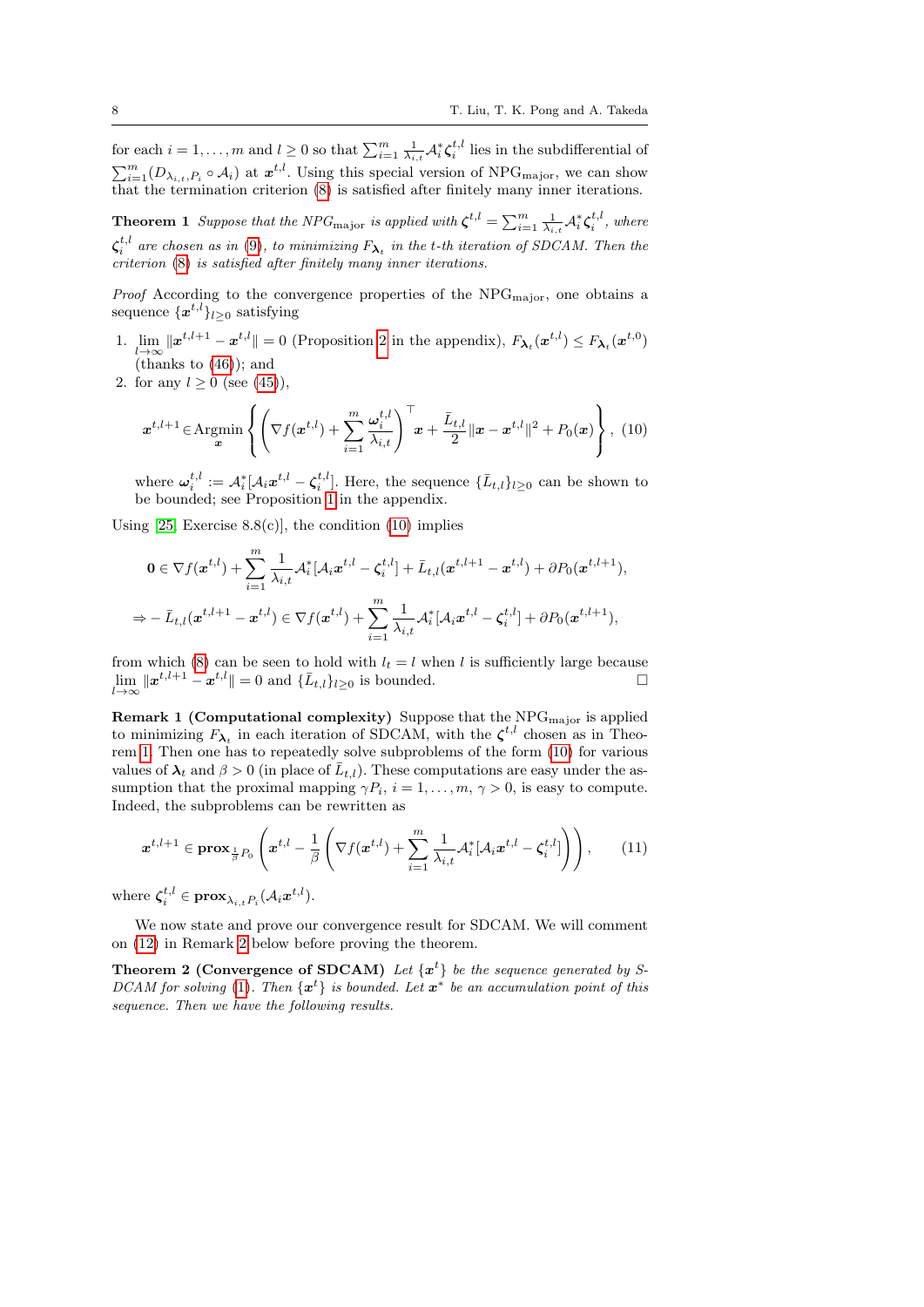(i) It holds that  $\mathbf{x}^* \in \text{dom } P_0 \cap \bigcap_{i=1}^m \mathcal{A}_i^{-1}(\text{dom } P_i)$ .

(ii) Suppose that

<span id="page-8-1"></span>
$$
\mathbf{y}_0 + \sum_{i=1}^m \mathcal{A}_i^* \mathbf{y}_i = \mathbf{0} \text{ and } \mathbf{y}_0 \in \partial^{\infty} P_0(\mathbf{x}^*), \quad \mathbf{y}_i \in \partial^{\infty} P_i(\mathcal{A}_i \mathbf{x}^*) \text{ for } i = 1, ..., m
$$

$$
\implies \mathbf{y}_i = \mathbf{0} \text{ for } i = 0, ..., m.
$$
(12)

Then  $x^*$  is a stationary point of [\(1\)](#page-1-0), i.e.,

<span id="page-8-0"></span>
$$
\mathbf{0} \in \nabla f(\mathbf{x}^*) + \partial P_0(\mathbf{x}^*) + \sum_{i=1}^m \mathcal{A}_i^* \partial P_i(\mathcal{A}_i \mathbf{x}^*).
$$
 (13)

## <span id="page-8-2"></span>Remark 2 (Comments on condition [\(12\)](#page-8-1))

- (i) Condition [\(12\)](#page-8-1) is a classical constraint qualification for nonconvex nonsmooth optimization problems; see [\[25,](#page-23-6) Corollary 10.9]. It is satisfied, for example, when  $A_i$  equals the identity map for all i, and all but one  $P_i$  are locally Lipschitz so that  $\partial^{\infty} P_i(\boldsymbol{x}^*) = \{\boldsymbol{0}\}\$  for all but one  $P_i$ ; see [\[25,](#page-23-6) Exercise 10.10].
- (ii) Under [\(12\)](#page-8-1), it can be shown using [\[25,](#page-23-6) Theorem 10.1], [\[25,](#page-23-6) Proposition 10.5] and [\[25,](#page-23-6) Theorem 10.6] that any local minimizer  $x^*$  of [\(1\)](#page-1-0) satisfies [\(13\)](#page-8-0).

*Proof* Using the nonnegativity of  $P_i$ , the last criterion in [\(8\)](#page-6-1) and the definitions of  $F_{\lambda}$  and  $x^{t,0}$ , we see that

<span id="page-8-3"></span>
$$
f(\boldsymbol{x}^{t}) + P_0(\boldsymbol{x}^{t}) \le F_{\boldsymbol{\lambda}_{t-1}}(\boldsymbol{x}^{t}) \le F_{\boldsymbol{\lambda}_{t-1}}(\boldsymbol{x}^{\text{feas}}) \le F(\boldsymbol{x}^{\text{feas}}) =: F_{\text{feas}},\tag{14}
$$

where the last inequality follows from the definitions of  $F$ ,  $F_{\lambda}$  and [\(3\)](#page-3-2). From this, one immediately conclude that  $\{x^t\}$  is bounded because  $f + P_0$  is level-bounded.

Next, let  $x^*$  be an accumulation point of  $\{x^t\}$ . Then there exists a subsequence  $\{x^t\}_{t\in\mathcal{I}}$  so that  $\lim_{t\in\mathcal{I}} x^t = x^*$ . Using this, [\(14\)](#page-8-3), and the lower semicontinuity of  $f+P_0$ , we further see that

$$
f(\mathbf{x}^*) + P_0(\mathbf{x}^*) \leq \liminf_{t \in \mathcal{I}} f(\mathbf{x}^t) + P_0(\mathbf{x}^t) \leq F_{\text{feas}} < \infty.
$$

This shows that  $x^* \in \text{dom } P_0$ . On the other hand, since  $P_i$  is nonnegative, we have

$$
0 \leq \frac{1}{2} \text{dist}^2(\mathcal{A}_i \mathbf{x}, \text{dom } P_i) = \inf_{\mathbf{y} \in \text{dom } P_i} \left\{ \frac{1}{2} ||\mathcal{A}_i \mathbf{x} - \mathbf{y}||^2 \right\}
$$
  

$$
\leq \inf_{\mathbf{y} \in \text{dom } P_i} \left\{ \frac{1}{2} ||\mathcal{A}_i \mathbf{x} - \mathbf{y}||^2 + \lambda_{i,t-1} P_i(\mathbf{y}) \right\} = \lambda_{i,t-1} e_{\lambda_{i,t-1}} P_i(\mathcal{A}_i \mathbf{x})
$$

for all x and for each  $i = 1, \ldots, m$ . Using this, the finiteness of  $\underline{\ell} := \inf\{f + P_0\}$ (thanks to the level-boundedness of  $f + P_0$ ), and the definition of  $F_{\lambda}$ , we have for each  $i = 1, \ldots, m$  that

$$
\underline{\ell} + \frac{1}{2\lambda_{i,t-1}} \text{dist}^2(\mathcal{A}_i \mathbf{x}^t, \text{dom } P_i) \leq \underline{\ell} + e_{\lambda_{i,t-1}} P_i(\mathcal{A}_i \mathbf{x}^t) \leq F_{\lambda_{t-1}}(\mathbf{x}^t) \leq F_{\text{feas}},
$$

where the last inequality follows from [\(14\)](#page-8-3). Since  $\lambda_{i,t-1} \downarrow 0$ , we conclude that  $dist^2(A_i\boldsymbol{x}^*,\text{dom }P_i) \leq 0$  and hence  $A_i\boldsymbol{x}^* \in \text{dom }P_i$  because dom  $P_i$  is closed.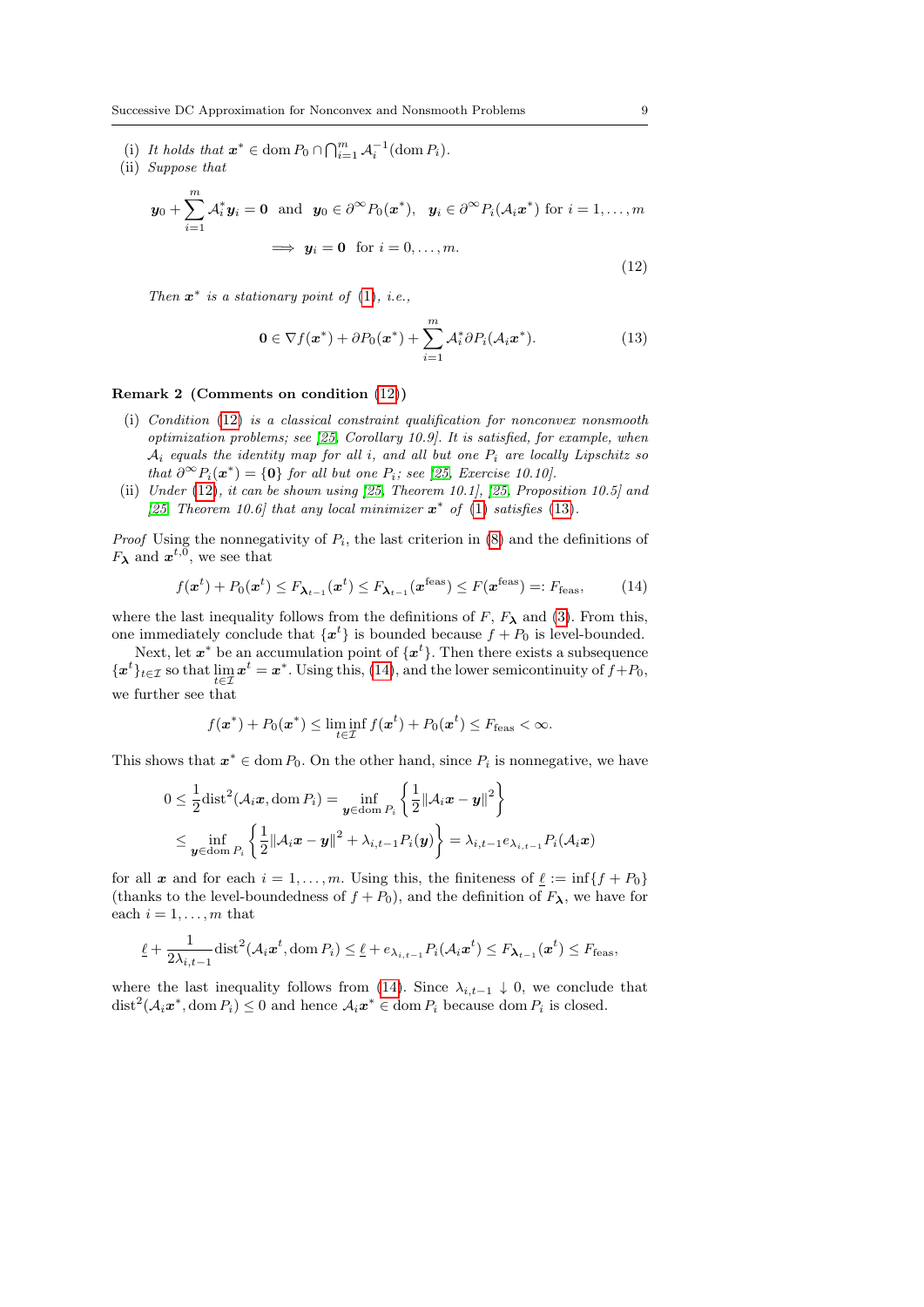We now prove [\(13\)](#page-8-0) under [\(12\)](#page-8-1). For notational simplicity, let  $y^{t+1} := x^{t, l_t+1}$ . Then  $\lim_{t \in \mathcal{I}} y^t = x^*$  thanks to the second relation in [\(8\)](#page-6-1). Moreover, from the first relation in [\(8\)](#page-6-1), we see that there exist  $\xi^t$  with  $\|\xi^t\| \leq \epsilon_{t-1}$ ,  $\eta^t \in \partial P_0(\mathbf{y}^t)$  and  $\boldsymbol{\zeta}_i^t \in \mathbf{prox}_{\lambda_{i,t-1} P_i}(\mathcal{A}_i \boldsymbol{x}^t)$  for each  $i = 1, \ldots, m$  so that

<span id="page-9-0"></span>
$$
\boldsymbol{\xi}^t = \nabla f(\boldsymbol{x}^t) + \boldsymbol{\eta}^t + \sum_{i=1}^m \frac{1}{\lambda_{i,t-1}} \mathcal{A}_i^*(\mathcal{A}_i \boldsymbol{x}^t - \boldsymbol{\zeta}_i^t). \tag{15}
$$

Define

$$
r_t := \|\boldsymbol{\eta}^t\| + \sum_{i=1}^m \frac{1}{\lambda_{i,t-1}} \|\mathcal{A}_i^*(\mathcal{A}_i \boldsymbol{x}^t - \boldsymbol{\zeta}_i^t)\|.
$$

We claim that  $\{r_t\}_{t\in\mathcal{I}}$  is bounded. Suppose to the contrary that  $\{r_t\}_{t\in\mathcal{I}}$  is unbounded and we assume without loss of generality that  $\lim_{t \in \mathcal{I}} r_t = \infty$  and  $\inf_{t \in \mathcal{I}} r_t > 0$ . Then the sequences  $\{\frac{1}{r_t}\boldsymbol{\eta}^t\}_{t\in\mathcal{I}}$  and  $\{\frac{1}{\lambda_{i,t-1}r_t}\mathcal{A}_i^*(\mathcal{A}_i\boldsymbol{x}^t-\boldsymbol{\zeta}_i^t)\}_{t\in\mathcal{I}}$  for  $i=1,\ldots,m$  are bounded. Without loss of generality, we may assume

<span id="page-9-1"></span>
$$
\lim_{t \in \mathcal{I}} \frac{\boldsymbol{\eta}^t}{r_t} = \boldsymbol{\eta}^* \quad \text{and} \quad \lim_{t \in \mathcal{I}} \mathcal{A}_i^* \left( \frac{\mathcal{A}_i \boldsymbol{x}^t - \zeta_i^t}{\lambda_{i, t-1} r_t} \right) = \boldsymbol{\chi}_i^* \tag{16}
$$

for some  $\eta^*$  and  $\chi_i^*, i = 1, \ldots, m$ . Notice that

<span id="page-9-4"></span>
$$
1 = \frac{\|\boldsymbol{\eta}^{t}\| + \sum_{i=1}^{m} \frac{1}{\lambda_{i,t-1}} \|\mathcal{A}_i^*(\mathcal{A}_i \boldsymbol{x}^t - \boldsymbol{\zeta}_i^t)\|}{r_t} \Rightarrow 1 = \|\boldsymbol{\eta}^*\| + \sum_{i=1}^{m} \|\boldsymbol{\chi}_i^*\|.
$$
 (17)

In addition, by dividing  $r_t$  from both sides of [\(15\)](#page-9-0) and passing to the limit along  $t \in \mathcal{I}$ , we conclude that

<span id="page-9-5"></span>
$$
0 = \eta^* + \sum_{i=1}^m \chi_i^*.
$$
 (18)

On the other hand, since  $\eta^t \in \partial P_0(\mathbf{y}^t)$  and  $\lim_{t \in \mathcal{I}} r_t = \infty$ , we have from [\(16\)](#page-9-1), the continuity of  $P_0$  in its domain and [\(2\)](#page-3-1) that

<span id="page-9-6"></span>
$$
\boldsymbol{\eta}^* \in \partial^{\infty} P_0(\boldsymbol{x}^*). \tag{19}
$$

Next, we prove that  $\chi_i^* \in \mathcal{A}_i^* \partial^\infty P_i(\mathcal{A}_i x^*)$  for  $i = 1, ..., m$ . To proceed, we define for each  $i = 1, \ldots, m$ ,

$$
w_i^t := \left\| \frac{\mathcal{A}_i x^t - \zeta_i^t}{\lambda_{i,t-1} r_t} \right\|
$$

and claim that  $\{w_i^t\}_{t\in\mathcal{I}}$  is bounded for all  $i=1,\ldots,m$ . For an arbitrarily fixed  $i \in \{1, ..., m\}$ , suppose to the contrary that  $\{w_i^t\}_{t \in \mathcal{I}}$  is unbounded and we assume without loss of generality that  $\lim_{t \in \mathcal{I}} w_i^t = \infty$  and that

<span id="page-9-2"></span>
$$
\lim_{t \in \mathcal{I}} \frac{1}{w_i^t} \frac{\mathcal{A}_i x^t - \zeta_i^t}{\lambda_{i, t-1} r_t} = \psi_i^*
$$
\n(20)

for some  $\psi_i^*$  with unit norm. Then from the second equation in [\(16\)](#page-9-1), we have

<span id="page-9-3"></span>
$$
\|\boldsymbol{\psi}_i^*\| = 1 \quad \text{and} \quad \mathcal{A}_i^* \boldsymbol{\psi}_i^* = \mathbf{0}.\tag{21}
$$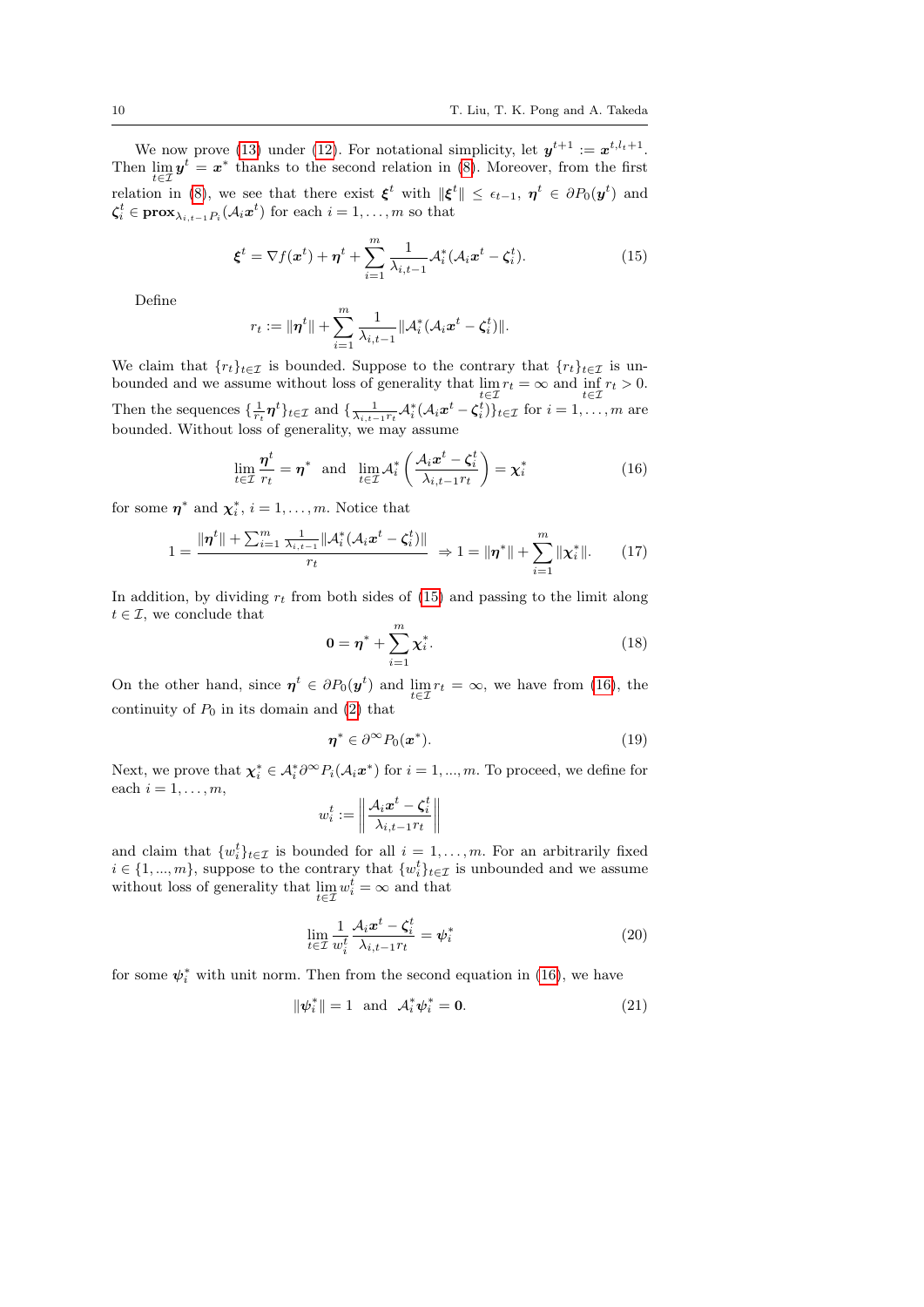In addition, we observe from [\(20\)](#page-9-2) that

$$
\psi_i^* = \lim_{t \in \mathcal{I}} \frac{1}{w_i^t} \frac{\mathcal{A}_i x^t - \zeta_i^t}{\lambda_{i,t-1} r_t} \in \left\{ \lim_{t \in \mathcal{I}} \frac{1}{w_i^t r_t} u^t : u^t \in \partial P_i(\zeta_i^t) \text{ for each } t \right\} \subseteq \partial^{\infty} P_i(\mathcal{A}_i x^*).
$$

where the first inclusion follows from [\(4\)](#page-4-1) and the second inclusion follows from Lemma [1](#page-4-2) (so that  $\lim_{t \in \mathcal{I}} \zeta_i^t = \mathcal{A}_i x^*$  and  $\{\zeta_i^t\}_{t \in \mathcal{I}} \subseteq \text{dom } P_i$ ), the continuity of  $P_i$  in its domain and [\(2\)](#page-3-1). These together with the facts  $\mathbf{0} \in \partial^{\infty}P_0(\mathbf{x}^*)$ ,  $\mathbf{0} \in \partial^{\infty}P_i(\mathcal{A}_i\mathbf{x}^*)$  $(i = 1, ..., m)^{1}$  $(i = 1, ..., m)^{1}$  $(i = 1, ..., m)^{1}$  and [\(21\)](#page-9-3) contradict [\(12\)](#page-8-1). Consequently,  $\{w_i^t\}_{t \in \mathcal{I}}$  is bounded for all  $i = 1, \ldots, m$ . Then, without loss of generality, we assume that  $\lim_{t \in \mathcal{I}}$  $\frac{\mathcal{A}_{i} \boldsymbol{x}^{t} - \boldsymbol{\zeta}_{i}^{t}}{\lambda_{i,t-1} r_{t}}$  exists for all  $i = 1, ..., m$ . Then, for each  $i = 1, ..., m$ , we observe from [\(16\)](#page-9-1) that

$$
\chi_i^* = \mathcal{A}_i^* \lim_{t \in \mathcal{I}} \frac{\mathcal{A}_i x^t - \zeta_i^t}{\lambda_{i,t-1} r_t} \in \mathcal{A}_i^* \left\{ \lim_{t \in \mathcal{I}} \frac{1}{r_t} u^t : u^t \in \partial P_i(\zeta_i^t) \text{ for each } t \right\} \subseteq \mathcal{A}_i^* \partial^\infty P_i(\mathcal{A}_i x^*),
$$

where the first inclusion follows from [\(4\)](#page-4-1) and the second inclusion follows from Lemma [1](#page-4-2) (so that  $\lim_{t \in \mathcal{I}} \zeta_i^t = \mathcal{A}_i x^*$  and  $\{\zeta_i^t\}_{t \in \mathcal{I}} \subseteq \text{dom } P_i$  for each  $i = 1, ..., m$ ), the continuity of  $P_i$  in its domain and [\(2\)](#page-3-1). These together with [\(17\)](#page-9-4), [\(18\)](#page-9-5) and [\(19\)](#page-9-6) contradict [\(12\)](#page-8-1). Consequently,  $\{r_t\}_{t\in\mathcal{I}}$  is bounded.

Since  ${r_t}_{t \in \mathcal{I}}$  is bounded, we may assume without loss of generality that

<span id="page-10-1"></span>
$$
\lim_{t \in \mathcal{I}} \eta^t = \tilde{\eta}^* \text{ and } \lim_{t \in \mathcal{I}} \frac{1}{\lambda_{i,t-1}} \mathcal{A}_i^* (\mathcal{A}_i x^t - \zeta_i^t) = \tilde{\chi}_i^* \tag{22}
$$

for some  $\tilde{\eta}^*$  and  $\tilde{\chi}_i^*, i = 1, \ldots, m$ . Then we have from [\(2\)](#page-3-1) and the continuity of  $P_0$ in its domain that

<span id="page-10-4"></span>
$$
\tilde{\boldsymbol{\eta}}^* \in \partial P_0(\boldsymbol{x}^*). \tag{23}
$$

Next, we prove that  $\tilde{\chi}_i^* \in \mathcal{A}_i^* \partial P_i(\mathcal{A}_i x^*)$  for  $i = 1, ..., m$ . To proceed, we define for each  $i = 1, \ldots, m$ ,

$$
\nu_i^t := \left\lVert \frac{\mathcal{A}_i \boldsymbol{x}^t - \boldsymbol{\zeta}_i^t}{\lambda_{i,t-1}} \right\rVert
$$

and claim that  $\{\nu_i^t\}_{t \in \mathcal{I}}$  is bounded for all  $i = 1, \ldots, m$ . For an arbitrary fixed  $i \in \{1, ..., m\}$ , suppose to the contrary that  $\{\nu_i^t\}_{t \in \mathcal{I}}$  is unbounded and we assume without loss of generality that  $\lim_{t \in \mathcal{I}} \nu_i^t = \infty$  and that

<span id="page-10-2"></span>
$$
\lim_{t \in \mathcal{I}} \frac{1}{\nu_i^t} \frac{\mathcal{A}_i x^t - \zeta_i^t}{\lambda_{i,t-1}} = \phi_i^* \tag{24}
$$

for some  $\phi_i^*$  with unit norm. Notice from the second equation of [\(22\)](#page-10-1) that

<span id="page-10-3"></span>
$$
\|\boldsymbol{\phi}_i^*\| = 1 \quad \text{and} \quad \mathcal{A}_i^* \boldsymbol{\phi}_i^* = \mathbf{0}.\tag{25}
$$

In addition, we observe from [\(24\)](#page-10-2) that

$$
\phi_i^* = \lim_{t \in \mathcal{I}} \frac{1}{\nu_i^t} \frac{\mathcal{A}_i x^t - \zeta_i^t}{\lambda_{i,t-1}} \in \left\{ \lim_{t \in \mathcal{I}} \frac{1}{\nu_i^t} u^t : u^t \in \partial P_i(\zeta_i^t) \text{ for each } t \right\} \subseteq \partial^{\infty} P_i(\mathcal{A}_i x^*).
$$

<span id="page-10-0"></span><sup>&</sup>lt;sup>1</sup> These follow from (i) and  $[25, Corollary 8.10]$  $[25, Corollary 8.10]$ .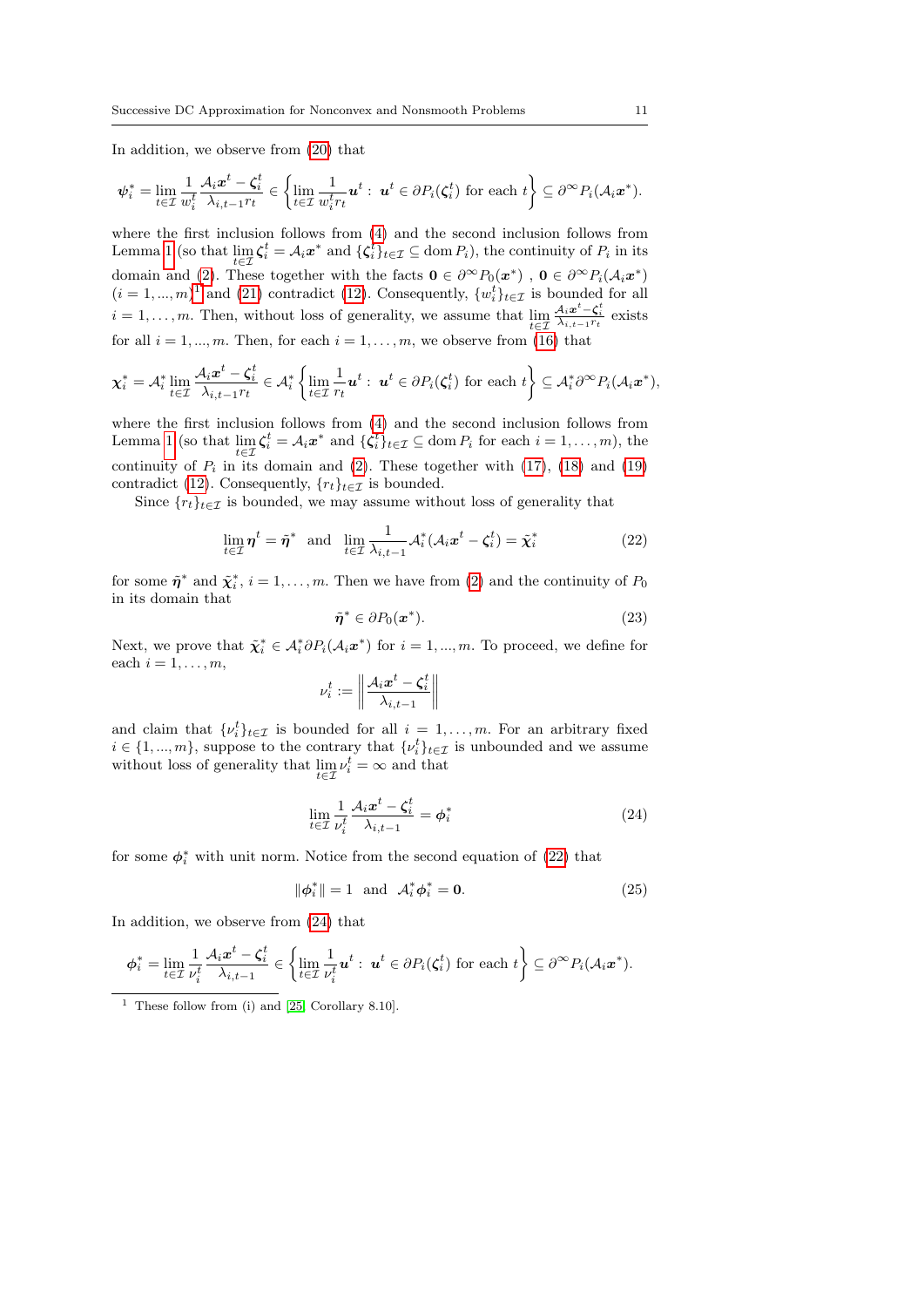where the first inclusion follows from [\(4\)](#page-4-1) and the second inclusion follows from Lemma [1](#page-4-2) (so that  $\lim_{t \in \mathcal{I}} \zeta_i^t = \mathcal{A}_i x^*$  and  $\{\zeta_i^t\}_{t \in \mathcal{I}} \subseteq \text{dom } P_i$ ), the continuity of  $P_i$  in its domain and [\(2\)](#page-3-1). These together with the facts  $\mathbf{0} \in \partial^{\infty} P_0(\mathbf{x}^*)$ ,  $\mathbf{0} \in \partial^{\infty} P_i(\mathcal{A}_i \mathbf{x}^*)$  $(i = 1, ..., m)^2$  $(i = 1, ..., m)^2$  and [\(25\)](#page-10-3) contradict [\(12\)](#page-8-1). Consequently,  $\{v_i^t\}_{t \in \mathcal{I}}$  is bounded for all  $i = 1, \ldots, m$ . Then, without loss of generality, we assume that  $\lim_{t \in \mathcal{I}}$  $\frac{\mathcal{A}_{i} \boldsymbol{x}^{t} - \boldsymbol{\zeta}_{i}^{t}}{\lambda_{i,t-1}}$  exists for all  $i = 1, ..., m$ . Therefore, for each  $i = 1, ..., m$ , we obtain from [\(22\)](#page-10-1) that

<span id="page-11-2"></span>
$$
\tilde{\chi}_i^* = \mathcal{A}_i^* \lim_{t \in \mathcal{I}} \frac{\mathcal{A}_i x^t - \zeta_i^t}{\lambda_{i,t-1}} \in \mathcal{A}_i^* \left\{ \lim_{t \in \mathcal{I}} u^t : u^t \in \partial P_i(\zeta_i^t) \text{ for each } t \right\} \subseteq \mathcal{A}_i^* \partial P_i(\mathcal{A}_i x^*),
$$
\n(26)

where the first inclusion follows from [\(4\)](#page-4-1) and the second inclusion follows from Lemma [1](#page-4-2) (so that  $\lim_{t \in \mathcal{I}} \zeta_i^t = \mathcal{A}_i x^*$  and  $\{\zeta_i^t\}_{t \in \mathcal{I}} \subseteq \text{dom } P_i$  for each  $i = 1, ..., m$ ), the continuity of  $P_i$  in its domain and [\(2\)](#page-3-1). Passing to the limit in [\(15\)](#page-9-0) along  $t \in \mathcal{I}$  and invoking  $(22)$ ,  $(23)$  and  $(26)$ , we see that

$$
0 = \nabla f(\boldsymbol{x}^*) + \tilde{\boldsymbol{\eta}}^* + \sum_{i=1}^m \tilde{\boldsymbol{\chi}}_i^* \in \nabla f(\boldsymbol{x}^*) + \partial P_0(\boldsymbol{x}^*) + \sum_{i=1}^m \mathcal{A}_i^* \partial P_i(\mathcal{A}_i \boldsymbol{x}^*).
$$

This completes the proof.

Remark 3 If, instead of [\(8\)](#page-6-1), one can guarantee that

$$
F_{\boldsymbol{\lambda}_t}(\boldsymbol{x}^{t,l_t}) \leq \inf F_{\boldsymbol{\lambda}_t} + \epsilon_t,
$$

 $\mathbf{t}$ 

then one can show that any accumulation point of the sequence  $\{x^{t}\}$  generated by SDCAM is a global minimizer of [\(1\)](#page-1-0). To see this, recall from [\[25,](#page-23-6) Theorem 1.25] that  $e_{\lambda_{i,t}}P_i(\mathcal{A}_i\boldsymbol{x}) \rightarrow P_i(\mathcal{A}_i\boldsymbol{x})$  for each i and all  $\boldsymbol{x}$ , and from the discussion on [\[25,](#page-23-6) Page 244] that  $\{(e_{\lambda_{i,t}}P_i)\circ A_i\}$  epiconverges to  $P_i\circ A_i$  for each i. Using these together with [\[25,](#page-23-6) Theorem 7.46], we further see that  $\{F_{\lambda_t}\}\$ epiconverges to F. Now, in view of [\[25,](#page-23-6) Theorem 7.31(b)], we conclude that any accumulation point of the sequence  $\{x^t\}$  generated by SDCAM is a global minimizer of F.

#### <span id="page-11-0"></span>4 Applications to structured optimization problems

#### 4.1 Problems involving sparsity

Consider the following  $\ell_0$ -constrained optimization problem discussed in [\[30\]](#page-24-2):

<span id="page-11-3"></span>
$$
\begin{array}{ll}\n\text{minimize} & f(\mathbf{x}) \\
\text{subject to} & \|\mathbf{x}\|_0 \le k, \ \mathbf{x} \in C,\n\end{array} \tag{27}
$$

where  $f$  is as in [\(1\)](#page-1-0) and  $C$  is a nonempty closed set. This model includes many important application problems such as sparse principal component analysis, sparse portfolio selection and sparse nonnegative linear regression as special cases. These applications typically involve a closed set C whose projection is easy to compute. For instance, we have  $f(x) = -x^{\top} V x$ , defined with a covariance matrix  $V \in \mathcal{S}^n$ 

<span id="page-11-1"></span><sup>2</sup> These follow from (i) and [\[25,](#page-23-6) Corollary 8.10].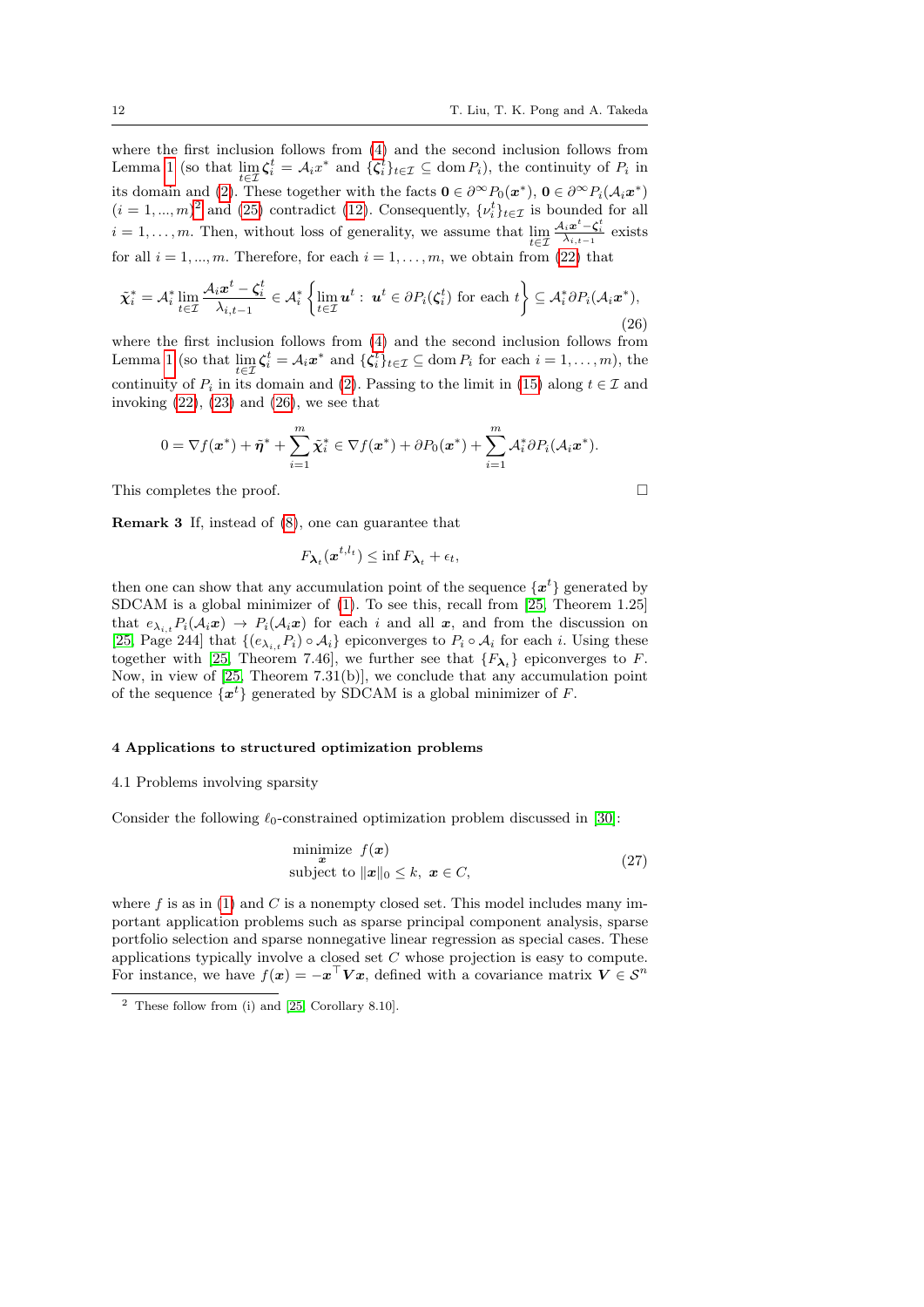and  $C = \{x : ||x|| = 1\}$  for sparse principal component analysis [\[27\]](#page-24-3). As another example, for sparse nonnegative linear regression [\[26\]](#page-24-4),  $f(x) = \frac{1}{2} ||Ax - b||^2$  defined with  $A \in \mathbb{R}^{m \times n}$  and  $b \in \mathbb{R}^m$ , and  $C = \{x : x \geq 0\}$  are used. For these two examples, the direct projection onto  $C \cap \{x : ||x||_0 \leq k\}$  is easy to compute, and the proximal gradient algorithm can then be applied to solving [\(27\)](#page-11-3).

We next discuss a specific example where the direct projection onto  $C \cap \{x :$  $||x||_0 \le k$  might not be easy to compute, and describe how our SDCAM can be applied.

<span id="page-12-3"></span>Example 1 (Sparse portfolio problem) Given a basket of investable assets, the Markowitz model [\[19\]](#page-23-15) seeks to find the optimal asset allocation of the portfolio by minimizing the estimated variance with an expected return above a specified level. More recently, [\[6\]](#page-23-16) has added the  $\ell_1$ -norm to the classical Markowitz model to obtain sparse portfolios, and after that, various types of sparse regularizers such as  $\ell_p$ -norm  $(0 < p < 1)$  are incorporated into the Markowitz model (e.g., [\[8\]](#page-23-17)).

The sparse portfolio selection problem we consider here takes the following form:

<span id="page-12-0"></span>minimize 
$$
f(\mathbf{x}) := \frac{1}{2} \mathbf{x}^\top \mathbf{Q} \mathbf{x}
$$
  
subject to  $||\mathbf{x}||_0 \le k$ ,  $\mathbf{x} \ge 0$ ,  $\mathbf{e}^\top \mathbf{x} = 1$ ,  $\mathbf{r}^\top \mathbf{x} = r_0$ , (28)

where  $Q \in \mathcal{S}^n$  is the estimated covariance matrix of the portfolio,  $r \in \mathbb{R}^n$  is the estimated mean return vector of investable assets,  $r_0 \in \mathbb{R}$  is a specific return level, and e is the vector of all ones. The constraint  $x > 0$  is known as the non-shortsale constraint, and model [\(28\)](#page-12-0) is the formulation of the shorting-prohibited sparse Markowitz model. We assume here that the feasible set of [\(28\)](#page-12-0) is nonempty.

Notice that the feasible set of [\(28\)](#page-12-0) is compact and hence [\(28\)](#page-12-0) has a solution. Let  $\boldsymbol{x}^*$  be a solution of [\(28\)](#page-12-0) and  $\tau \gg \max_i |x_i^*|$ . Define  $\Omega := \{\boldsymbol{x} : ||\boldsymbol{x}||_0 \leq k, 0 \leq \boldsymbol{x} \leq \tau\}$ and  $S := {\mathbf{x} : e^{\top} x = 1, r^{\top} x = r_0}$ . Then [\(28\)](#page-12-0) can be rewritten in the form of [\(1\)](#page-1-0) (with the same optimal value) as follows

<span id="page-12-1"></span>
$$
\underset{\mathbf{x}}{\text{minimize}}\ f(\mathbf{x}) + \underbrace{\delta_{\Omega}(\mathbf{x})}_{P_0(\mathbf{x})} + \underbrace{\delta_{S}(\mathbf{x})}_{P_1(\mathbf{x})},\tag{29}
$$

in which  $f + P_0$  is level-bounded. Therefore, we can apply SDCAM in Section [3](#page-4-0) to [\(29\)](#page-12-1), and in each subproblem of SDCAM we can use NPG<sub>major</sub> to minimize  $F_{\lambda_t}$  as described in Theorem [1.](#page-7-1) The method involves computing two projections  $proj_{\Omega}$ and **proj**<sub>S</sub>, which are easy to compute. Indeed, we have  $\max{\min{\{\tilde{H}_k(\boldsymbol{y}), \tau\}, 0\}} \in$ **proj** $_Q(y)$ , where  $\tilde{H}_k(v)$  keeps any k largest entries of v and sets the rest to zero.  $3 \qquad \qquad \Box$  $3 \qquad \qquad \Box$ 

$$
\zeta_i^* = \begin{cases} \tilde{\zeta}_i^* & \text{if } i \in I^*, \\ 0 & \text{otherwise,} \end{cases}
$$

where  $\tilde{\zeta}_i^* = \operatorname{argmin}\{\frac{1}{2}(\zeta_i - y_i)^2 : 0 \le \zeta_i \le \tau\} = \max\{\min\{y_i, \tau\}, 0\}$ , and  $I^*$  is an index set of where  $\zeta_i = \arg \min_{1 \leq j \leq k} \frac{1}{2} y_i^j - \frac{1}{2} \left( \sum_{j=1}^k y_i^2 - \frac{1}{2} (\zeta_i^* - y_i)^2 \right)_{i=1}^n = \left\{ \frac{1}{2} y_i^2 - \frac{1}{2} (\min \{ \max \{ y_i \} - \frac{1}{2} (\zeta_i^* - y_i)^2 \} \right\}$  $(\tau, 0\}, y_i)$ )<sup>2</sup> $\}_{i=1}^n$ . Since the function  $t \mapsto \frac{1}{2}t^2 - \frac{1}{2}(\min\{\max\{t-\tau, 0\}, t\})^2$  is nondecreasing, we can let  $I^*$  correspond to any k largest entries of y.

<span id="page-12-2"></span><sup>&</sup>lt;sup>3</sup> To see this, recall from [\[15,](#page-23-13) Proposition 3.1] that an element  $\zeta^*$  of  $\text{proj}_{\Omega}(y)$  can be obtained as  $\lambda$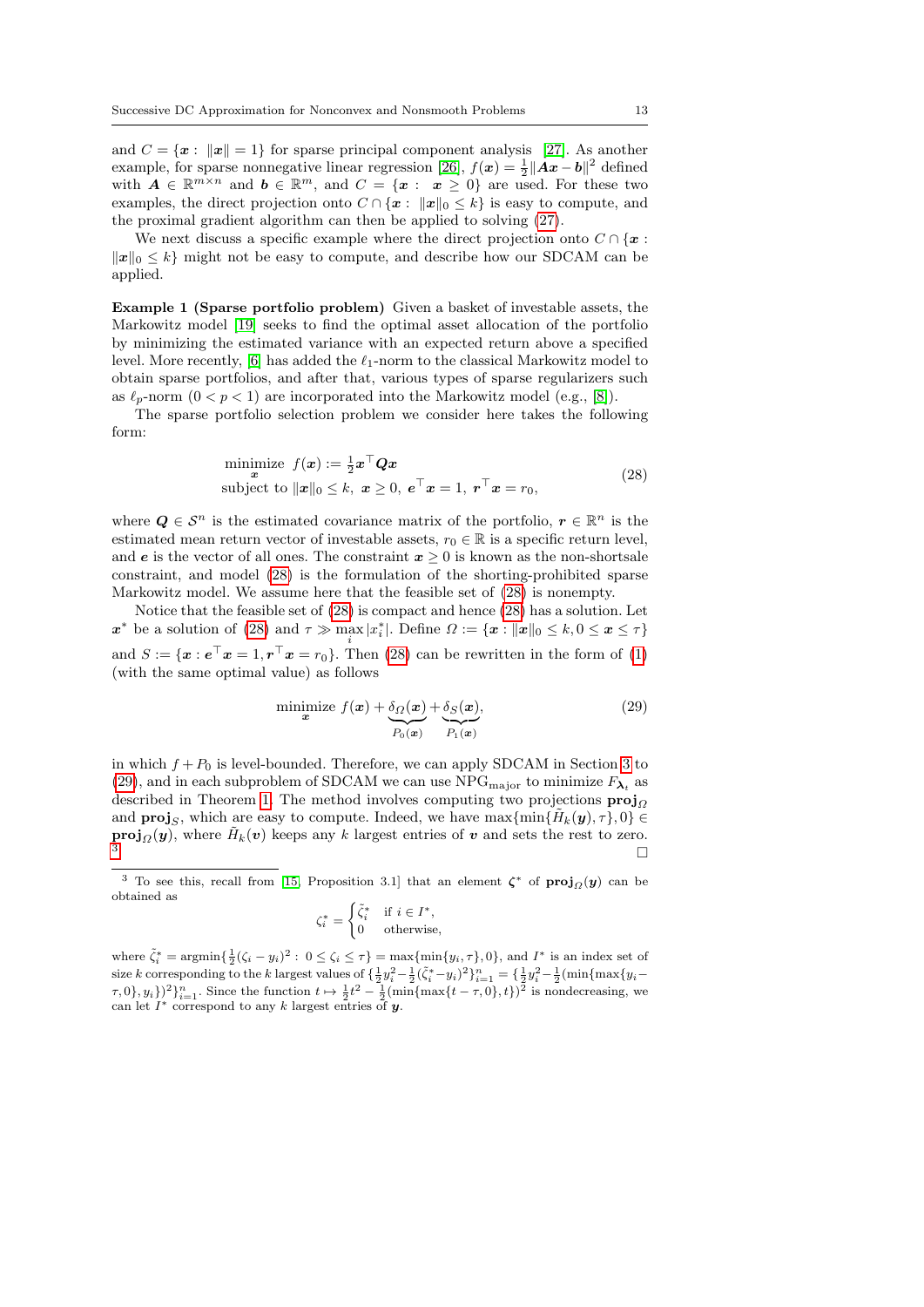In statistics,  $\ell_1$ -norm regularizer has been used for inducing sparsity in variable selection problems; see Lasso [\[28\]](#page-24-5), which is an application of the  $\ell_1$  penalty to linear regression. A more general model of Lasso, the generalized Lasso [\[29\]](#page-24-6), has been proposed as

minimize 
$$
\frac{1}{2} ||Ax - b||^2 + c||Dx||_1
$$
,

where  $A \in \mathbb{R}^{m \times n}$  is a matrix of predictors,  $b \in \mathbb{R}^m$  is a response vector,  $c \geq 0$ is a tuning parameter and  $\mathbf{D} \in \mathbb{R}^{d \times n}$  is a specified penalty matrix. The term  $||Dx||_1$  can enforce certain structural sparsity on the coefficients in the solution. For example, with an appropriate  $D$ ,  $\|\hat{D}\mathbf{x}\|_1$  can express  $\sum_{i=2}^n |x_i - x_{i-1}|$ , which penalizes the absolute differences in adjacent coordinates of  $x$ . This specific  $D$  leads to the so-called fused Lasso. A variant of this type of regularizer (anisotropic total variation regularizer) is also used in image processing for minimizing the horizontal or/and vertical differences between pixels. Some other applications which require a non-identity matrix  $\boldsymbol{D}$  in the generalized Lasso were discussed in [\[29\]](#page-24-6). In the next example, we discuss how our SDCAM can be applied to some nonconvex variants of the generalized Lasso problem.

<span id="page-13-0"></span>Example 2 (Nonconvex fused regularized problem) Similarly as in [\[21\]](#page-23-1), we consider the following nonconvex fused regularized problem

minimize 
$$
\frac{1}{2} ||Ax - b||^2 + c_1 \phi_1(x) + c_2 \phi_2(Dx),
$$
 (30)

where  $A \in \mathbb{R}^{m \times n}$ ,  $b \in \mathbb{R}^m$ ,  $Dx = (x_2 - x_1, ..., x_n - x_{n-1})^\top$ ,  $c_1 > 0$  and  $c_2 > 0$  are regularization parameters,  $\phi_1(x) = \sum_{i=1}^n \varphi_i(|x_i|)$  and  $\phi_2$  are nonconvex sparsityinducing regularizers with  $\varphi_i : \mathbb{R}_+ \to \mathbb{R}_+$  being closed and nondecreasing, and  $\phi_2 : \mathbb{R}^{n-1} \to \mathbb{R}_+$  being closed and level-bounded.

Note that [\(30\)](#page-13-1) can be rewritten in the form of

<span id="page-13-2"></span><span id="page-13-1"></span>
$$
\underset{\mathbf{x}}{\text{minimize}}\ g(\tilde{\mathbf{A}}\mathbf{x} - \tilde{\mathbf{b}}) + \Psi(\mathbf{x}),\tag{31}
$$

in which  $\tilde{A} = \begin{pmatrix} A \\ D \end{pmatrix}$ D  $\Big), \ \tilde{b} = \begin{pmatrix} b \\ c \end{pmatrix}$ 0  $\Big), \ g(\bm{y}) \, = \, \frac{1}{2} \| \bm{y}_1 \|^2 + c_2 \phi_2(\bm{y}_2) \, \text{ with } \, \bm{y} \, := \, (\bm{y}_1, \bm{y}_2) \, \in \, \mathbb{R}$  $\mathbb{R}^m \times \mathbb{R}^{n-1}$ , and  $\psi(x) = c_1 \sum_{i=1}^n \varphi_i(|x_i|)$ . It is routine to check that g and  $\Psi$ satisfy [\[14,](#page-23-18) Assumption 2]. Hence, according to [\[14,](#page-23-18) Theorem 2.1], we know that [\(31\)](#page-13-2), and hence [\(30\)](#page-13-1), has at least one solution.

Notice that we can directly apply the SDCAM in Section [3](#page-4-0) to [\(30\)](#page-13-1) when  $\phi_1$ is level-bounded, e.g.,  $\phi_1(x) = ||x||^p$ : we set  $f(x) = \frac{1}{2} ||Ax - b||^2$ ,  $P_0 = c_1 \phi_1$  and  $P_1 = c_2 \phi_2$  with  $\mathcal{A}_1 = D$  in this case. When the NPG<sub>major</sub> is applied as described in Theorem [1](#page-7-1) for solving the corresponding subproblems, it involves computing the proximal mappings  $\mathbf{prox}_{\mu \phi_1}$  and  $\mathbf{prox}_{\mu \phi_2}$  for  $\mu > 0$ . These are easy to compute for many well-known nonconvex sparse regularizers; see [\[12\]](#page-23-19).

Finally, in the case when  $\phi_1$  is not level-bounded, let  $x^*$  be a solution of [\(30\)](#page-13-1) and  $\tau \gg \max_i |x_i^*|$ . We define  $\Omega := \{x : \max_i |x_i| \leq \tau\}$  and rewrite [\(30\)](#page-13-1) in the form of [\(1\)](#page-1-0) (with the same optimal value) as follows

minimize 
$$
\underbrace{\frac{1}{2} ||Ax - b||^2}_{f(x)} + \underbrace{c_1 \sum_{i=1}^n \varphi_i(|x_i|) + \delta_{\Omega}(x)}_{P_0(x)} + \underbrace{c_2 \phi_2(Dx)}_{P_1(A_1x)}.
$$
 (32)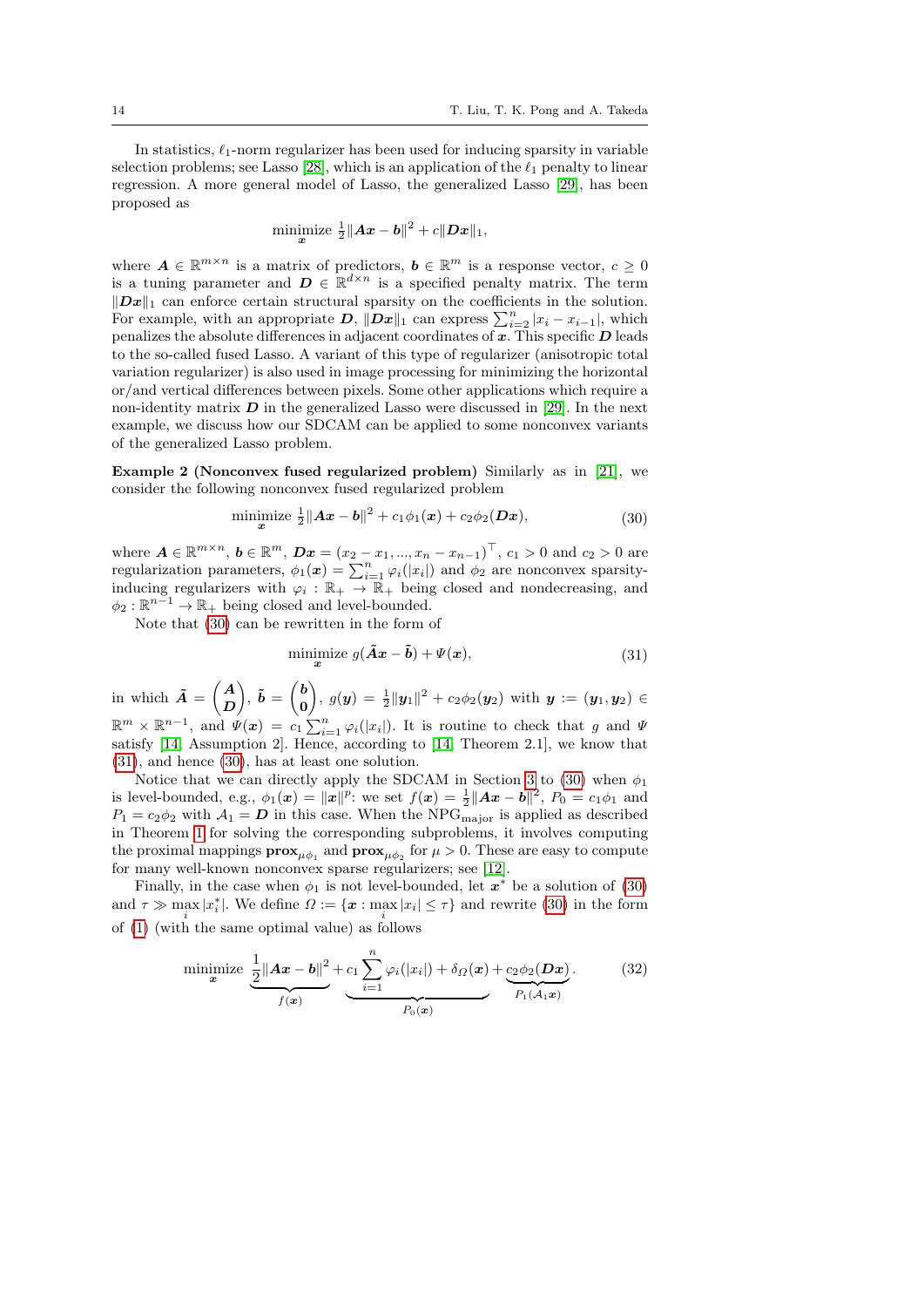Then  $f + P_0$  is level-bounded and hence the SDCAM in Section [3](#page-4-0) can be applied. When the  $NPG<sub>major</sub>$  is applied in the subproblem of SDCAM as described in Theorem [1,](#page-7-1) it involves computing the proximal mappings  $\mathbf{prox}_{\mu P_0}$  and  $\mathbf{prox}_{\mu \phi_2}$  for  $\mu > 0$ . Note that  $\mathbf{prox}_{\mu P_0}$  can be obtained from  $\mathbf{prox}_{\mu \psi_i}$  with  $\psi_i(x_i) := c_1 \varphi_i(|x_i|) +$  $\delta_{|\cdot| \leq \tau}(x_i), i = 1, ..., n$ , which can be efficiently computed for various nonconvex sparse regularizers such as SCAD, MCP,  $\ell_p$  penalty and Capped- $\ell_1$  (see [\[12\]](#page-23-19)). Finally, the computation of  $\mathbf{prox}_{\mu\phi_2}$  is also easy for many of these regularizers.

#### 4.2 Problems with rank constraints

Our algorithm can also be applied to rank-constrained nonconvex nonsmooth matrix optimization problems. We discuss some concrete examples below.

For notational simplicity, from now on, we let

$$
\varXi_k:=\{\boldsymbol{X}:~\mathrm{rank}(\boldsymbol{X})\leq k\}
$$

for a given integer k. Note that if  $P_1 = \delta_{\Xi_k}$ , then

$$
e_{\lambda_1} P_1(\boldsymbol{X}) = \frac{1}{2\lambda_1} \text{dist}^2(\boldsymbol{X}, \Xi_k) = \frac{1}{2\lambda_1} (\|\boldsymbol{X}\|_F^2 - \|\boldsymbol{X}\|_{k,2}^2),
$$

where  $|\!|\!| \boldsymbol X |\!|\!|^2_{k,2}$  denotes the sum of squares of the  $k$  largest singular values of  $\boldsymbol X.$  The  $\text{function } \bm{X} \mapsto \|\bm{X}\|_F^2 - \|\bm{X}\|_{k,2}^2 \text{ is a "rank-related" variant of the so-called } k\text{-sparsity}$ functions [\[1\]](#page-23-20) because the relation rank( $X$ )  $\leq k$  can be equivalently expressed as  $||\boldsymbol{X}||_F^2 - ||\boldsymbol{X}||_{k,2}^2 = 0$ . A variant of this function was used in [\[30\]](#page-24-2) as a penalty function for inducing sparsity. It is interesting to note that this function falls out naturally from the Moreau envelope of the indicator function of  $\mathcal{E}_k$ .

<span id="page-14-0"></span>Example 3 (Matrix completion) The problem of recovering a low-rank data matrix  $M \in \mathbb{R}^{m \times n}$  from a sampling of its entries is known as the matrix completion problem [\[7\]](#page-23-21). This problem can be formulated as

$$
\begin{aligned}\n\text{minimize} & \quad \text{rank}(\boldsymbol{X}) \\
\text{subject to } & \quad P_{\Omega}(\boldsymbol{X}) = P_{\Omega}(M),\n\end{aligned}
$$

where  $\Omega$  is the index set of known entries of M, and  $P_{\Omega}$  is the sampling map defined as

$$
[P_{\Omega}(\boldsymbol{Y})]_{ij} = \begin{cases} Y_{ij} & \text{if } (i,j) \in \Omega, \\ 0 & \text{otherwise.} \end{cases}
$$

When the entries of the data matrix are noisy, one can consider the following variants of the above model:

minimize 
$$
||P_{\Omega}(X) - P_{\Omega}(M)||_F^2
$$
  
subject to rank $(X) \le k$ ,

where  $\mu > 0$  is tuning parameter, and k is a positive integer. Since these problems are nonconvex in general, some popular convex relaxation approaches have been proposed, where the rank function is replaced by the nuclear norm function [\[22\]](#page-23-22). The convex relaxations can be shown to be equivalent to the original nonconvex problems under suitable conditions [\[7\]](#page-23-21).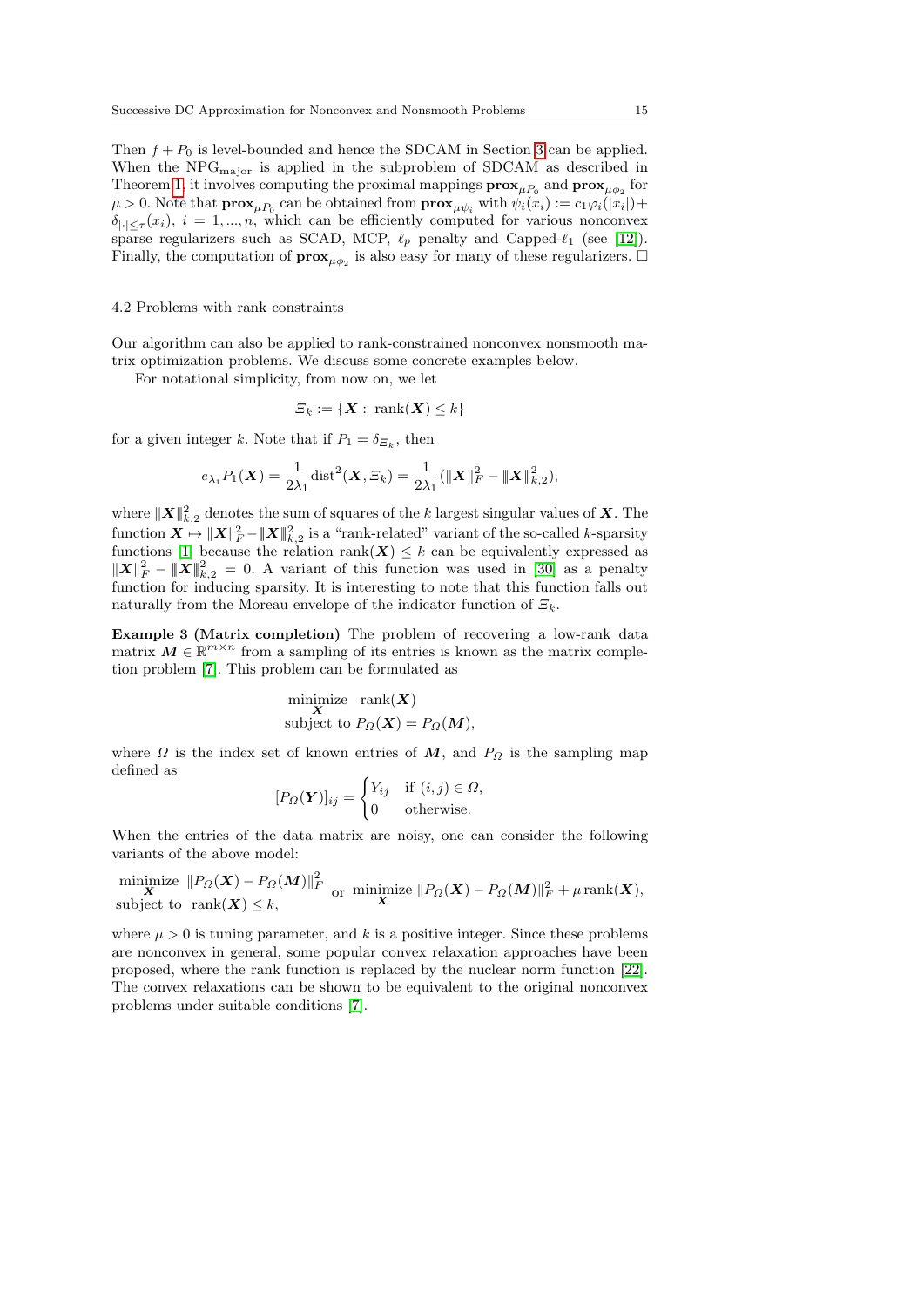Here we consider the following variation of the matrix completion problem:

<span id="page-15-0"></span>minimize 
$$
\frac{1}{2} ||P_{\Omega}(\boldsymbol{X}) - P_{\Omega}(M)||_F^2
$$
  
subject to  $P_{\Theta}(\boldsymbol{X}) = P_{\Theta}(M)$ , rank $(\boldsymbol{X}) \leq k$ , (33)

where  $\Omega$  is an index set corresponding to possibly noisy known entries of  $M$ , and  $\Theta$  is another index set corresponding to *noiseless* known entries of  $M$ . Suppose that [\(33\)](#page-15-0) has a solution  $\mathbf{X}^*$ , and take  $\tau \gg \max\{\max_{i} |X^*_{ij}|, \sigma_{\max}(\mathbf{X}^*)\}.$ 

Let  $S := \{ \mathbf{X} : P_{\Theta}(\mathbf{X}) = P_{\Theta}(M) \}, \ \tilde{S} := \{ \mathbf{X} \in S : \max_{i,j} |X_{ij}| \leq \tau \}$  and  $\tilde{\Xi}_k :=$  ${X \in \mathcal{Z}_k : \sigma_{\max}(\boldsymbol{X}) \leq \tau}.$  Then [\(33\)](#page-15-0) can be rewritten in the form of [\(1\)](#page-1-0) (with the same optimal value) in the following two ways:

<span id="page-15-1"></span>
$$
\begin{array}{ll}\text{minimize} & \frac{1}{2} \| P_{\Omega}(\mathbf{X} - \mathbf{M}) \|_{F}^{2} + \underbrace{\delta_{S}(\mathbf{X})}_{P_{1}(\mathbf{X})} + \underbrace{\delta_{\tilde{\Xi}_{k}}(\mathbf{X})}_{P_{0}(\mathbf{X})}, \end{array} \tag{34}
$$

<span id="page-15-3"></span>
$$
\begin{array}{ll}\text{minimize} & \frac{1}{2} \| P_{\Omega}(\mathbf{X} - \mathbf{M}) \|_{F}^{2} + \underbrace{\delta_{\tilde{S}}(\mathbf{X})}_{P_{0}(\mathbf{X})} + \underbrace{\delta_{\Xi_{k}}(\mathbf{X})}_{P_{1}(\mathbf{X})}.\end{array} \tag{35}
$$

Note that in both cases,  $f+P_0$  is level-bounded and hence the SDCAM in Section [3](#page-4-0) can be applied.

Suppose that SDCAM is applied to  $(34)$ . Then when the NPG<sub>major</sub> is applied as described in Theorem [1](#page-7-1) for solving the subproblems, it requires computing  $\text{proj}_{S}$ and  $\text{proj}_{\tilde{\Xi}_k}$ . Both of these are easy to compute. In particular, let  $U \text{Diag}(\sigma) V^{\top}$ be a singular value decomposition of W. Then an element  $Y \in \text{proj}_{\tilde{\Xi}_k}(W)$  can be computed as  $\boldsymbol{Y} = \boldsymbol{U} \text{Diag}(\boldsymbol{\zeta}^*) \boldsymbol{V}^\top$  with  $\boldsymbol{\zeta}^* = \min\{H_k(\boldsymbol{\sigma}), \tau \boldsymbol{e}\},\$  where  $\boldsymbol{e}$  is the vector of all ones, the minimum is taken componentwise, and  $H_k(v)$  is the hard thresholding operator that keeps any  $k$  largest entries of  $v$  in magnitude and sets the rest to zero.  $^4\,$  $^4\,$  $^4\,$ 

On the other hand, when applying SDCAM to  $(35)$  with the NPG<sub>major</sub> as de-scribed in Theorem [1](#page-7-1) applied to the subproblems, one needs to compute  $\mathbf{proj}_{\tilde{S}}$  and  $\textbf{proj}_{\Xi_k}$ . Again, both of these are easy to compute. In particular, let  $\bm{U} \text{Diag}(\bm{\sigma}) \bm{V}^\top$ be a singular value decomposition of W. Then an element  $Y \in \text{proj}_{\mathcal{Z}_k}(W)$  can be computed as  $\boldsymbol{Y} = \boldsymbol{U} \text{Diag}(H_k(\boldsymbol{\sigma})) \boldsymbol{V}^\top$ .  $\mathbb{T}$ , the contract of the contract of  $\Box$ 

Example 4 (Nearest low-rank correlation matrix) Finding the nearest low-rank correlation matrix has important applications in finance; see [\[5,](#page-23-23) [11\]](#page-23-24). The problem

$$
\zeta_i^* = \begin{cases} \tilde{\zeta}_i^* & \text{if } i \in I^*, \\ 0 & \text{otherwise}, \end{cases}
$$

where  $\tilde{\zeta}_i^* = \operatorname{argmin} \{ \frac{1}{2} (\zeta_i - \sigma_i)^2 : |\zeta_i| \leq \tau \} = \min \{ \sigma_i, \tau \}, \text{ and } I^* \text{ is an index set of size } k$ corresponding to the k largest values of  $\{\frac{1}{2}\sigma_i^2 - \frac{1}{2}(\tilde{\zeta}_i^* - \sigma_i)^2\}_{i=1}^n = \{\frac{1}{2}\sigma_i^2 - \frac{1}{2}(\max\{0, \sigma_i - \sigma_i\})\}$  $\{\tau\})^2\}_{i=1}^n$ . Since  $t \mapsto \frac{1}{2}t^2 - \frac{1}{2}(\max\{0, t - \tau\})^2$  is nondecreasing for nonnegative t, we can take  $I^*$  to correspond to any k largest singular values.

<span id="page-15-2"></span><sup>&</sup>lt;sup>4</sup> To see this, recall from [\[16,](#page-23-25) Corollary 2.3] and [\[15,](#page-23-13) Proposition 3.1] that an element  $\boldsymbol{Y} \in$  $\textbf{proj}_{\tilde{\Xi}_k}(\boldsymbol{W})$  can be computed as  $\boldsymbol{Y} = \boldsymbol{U} \text{Diag}(\boldsymbol{\zeta}^*) \boldsymbol{V}^\top$ , where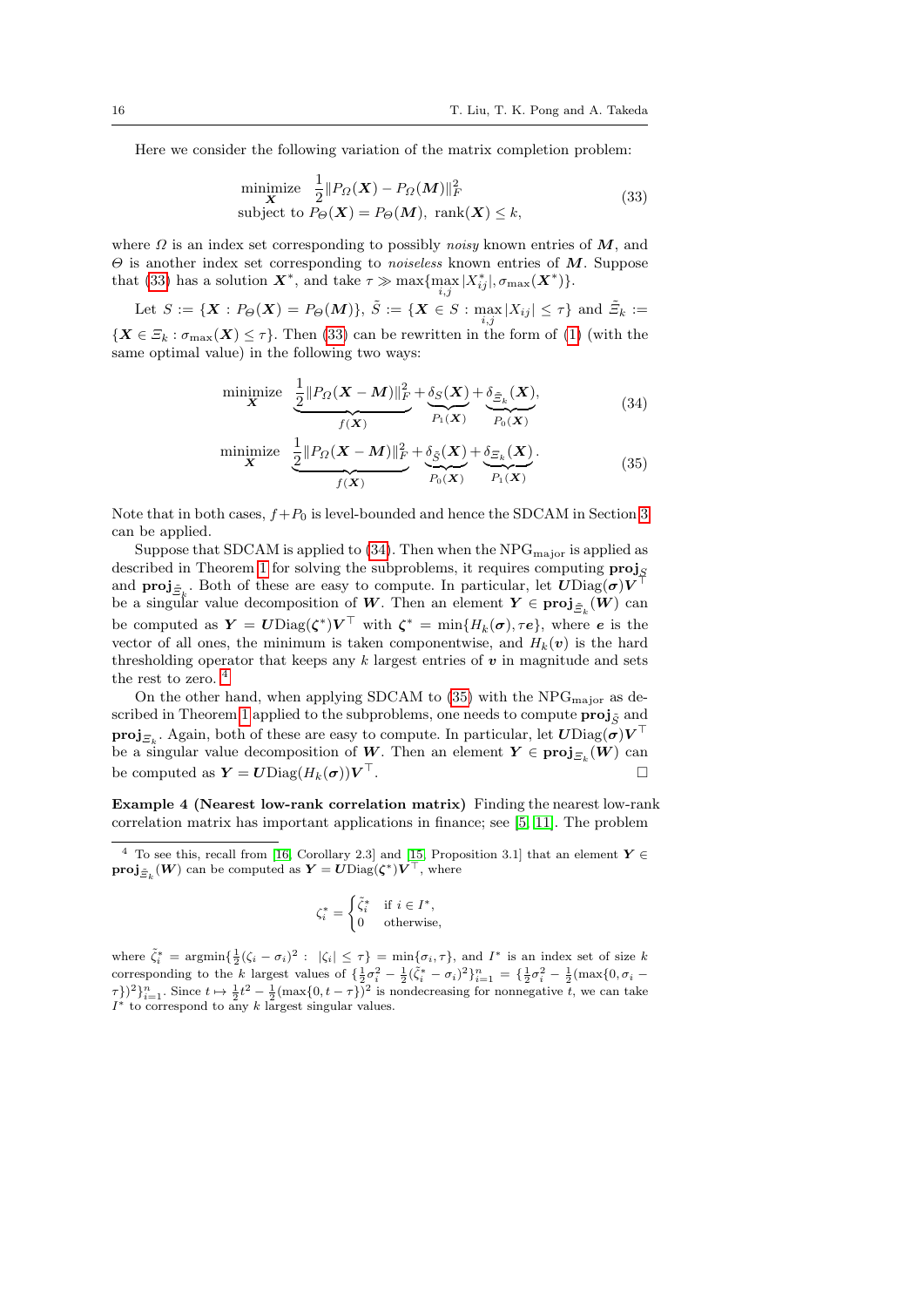is often formulated as

<span id="page-16-0"></span>
$$
\begin{array}{ll}\n\text{minimize} & \frac{1}{2} \| H \circ (X - M) \|_F^2 \\
\text{subject to } & \text{diag}(X) = e, \\
& X \succeq 0, \text{ rank}(X) \leq k,\n\end{array} \tag{36}
$$

where  $S^n$  is the space of  $n \times n$  symmetric matrices, H is a given nonnegative weight matrix, M is a given symmetric matrix and e is the vector of all ones,  $k \geq 1$ . In [\[11\]](#page-23-24), the constraint rank $(X) \leq k$  was rewritten equivalently as requiring the sum of the n−k smallest eigenvalues equal zero. A penalty approach was then adopted to handle this latter equality constraint.

In the following, we describe how to solve [\(36\)](#page-16-0) by the SDCAM in Section 3. Notice that for any  $X \in \mathcal{S}^n$  satisfying  $\text{diag}(\boldsymbol{X}) = \boldsymbol{e}$  and  $\boldsymbol{X} \succeq 0$ , we have  $\boldsymbol{X} \preceq n \boldsymbol{I}$ . Thus, the feasible set of [\(36\)](#page-16-0) is compact and hence (36) has a solution. Let  $X^*$  be a solution of [\(36\)](#page-16-0) and  $\tau \gg \max\{\max_{i,j}|X^*_{ij}|, \lambda_{\max}(\boldsymbol{X}^*)\}$ . Define

$$
S := \{ \mathbf{X} \in \mathcal{S}^n : \text{diag}(\mathbf{X}) = \mathbf{e} \}, \quad \tilde{S} := \{ \mathbf{X} \in S : \max_{i,j} |X_{ij}| \leq \tau \},
$$
  

$$
\Pi_k := \{ \mathbf{X} \succeq 0 : \text{rank}(\mathbf{X}) \leq k \}, \quad \tilde{\Pi}_k := \{ \mathbf{X} \in \Pi_k : \lambda_{\text{max}}(\mathbf{X}) \leq \tau \}.
$$

Then [\(36\)](#page-16-0) can be rewritten in the form of [\(1\)](#page-1-0) (with the same optimal value) in the following two ways:

<span id="page-16-1"></span>
$$
\underset{\mathbf{X}\in\mathcal{S}^n}{\text{minimize}} \quad \underbrace{\frac{1}{2} \|\mathbf{H}\circ(\mathbf{X}-\mathbf{M})\|_F^2}_{f(\mathbf{X})} + \underbrace{\delta_S(\mathbf{X})}_{P_1(\mathbf{X})} + \underbrace{\delta_{\tilde{\mathbf{H}}_k}(\mathbf{X})}_{P_0(\mathbf{X})},\tag{37}
$$

<span id="page-16-3"></span>
$$
\underset{\mathbf{X}\in\mathcal{S}^n}{\text{minimize}} \quad \underbrace{\frac{1}{2} \|\mathbf{H}\circ(\mathbf{X}-\mathbf{M})\|_F^2}_{f(\mathbf{X})} + \underbrace{\delta_{\tilde{S}}(\mathbf{X})}_{P_0(\mathbf{X})} + \underbrace{\delta_{\Pi_k}(\mathbf{X})}_{P_1(\mathbf{X})}.
$$
\n(38)

Notice that in both cases,  $f + P_0$  is level-bounded and hence we can apply the SDCAM in Section 3.

We first look at  $(37)$ . When the NPG<sub>major</sub> as described in Theorem [1](#page-7-1) is applied to the subproblems, one has to compute  $\mathbf{proj}_S$  and  $\mathbf{proj}_{\tilde{H}_k}$ . Both projections can be easily computed. In particular, let  $U\text{Diag}(\lambda)U^\top$  be an eigenvalue decomposition of  $W \in \mathcal{S}^n$ . Then an element  $Y \in \text{proj}_{\tilde{\Pi}_k}(W)$  can be computed as  $\boldsymbol{Y} = \boldsymbol{U} \text{Diag}(\boldsymbol{\zeta}^*) \boldsymbol{V}^\top \text{ with } \boldsymbol{\zeta}^* = \max \{ \min \{ \tilde{H}_k(\boldsymbol{\lambda}), \tau \}, 0 \}, \text{ where } \tilde{H}_k(\boldsymbol{v}) \text{ keeps any } k$ largest entries of  $v$  and sets the rest to zero.  $5$ 

We next turn to  $(38)$ . In this case, in each NPG<sub>major</sub> iteration, one has to compute  $\text{proj}_{\tilde{S}}$  and  $\text{proj}_{\Pi_k}$ . Again, both projections can be easily computed. In

$$
\zeta_i^* = \begin{cases} \tilde{\zeta}_i^* & \text{if } i \in I^*, \\ 0 & \text{otherwise,} \end{cases}
$$

where  $\tilde{\zeta}_i^* = \operatorname{argmin}\left\{\frac{1}{2}(\zeta_i - \lambda_i)^2 : 0 \leq \zeta_i \leq \tau\right\} = \max\{\min\{\lambda_i, \tau\}, 0\}$ , and  $I^*$  is an index set of size k corresponding to the k largest values of  $\{\frac{1}{2}\lambda_i^2 - \frac{1}{2}(\tilde{\zeta}_i^* - \lambda_i)^2\}_{i=1}^n = \{\frac{1}{2}\lambda_i^2 - \frac{1}{2}(\min\{\max\{\lambda_i - \tau, 0\}, \lambda_i\})^2\}_{i=1}^n$ . Since the function  $t \mapsto \frac{1}{2}t^2 - \frac{1}{2}(\min\{\max\{t - \tau, 0\}, t\})^2$  nondecreasing, we can let  $I^*$  correspond to any k largest entries of  $\lambda$ .

<span id="page-16-2"></span> $5$  To see this, recall from [\[16,](#page-23-25) Proposition 2.8] and [\[15,](#page-23-13) Proposition 3.1] that an element  $\boldsymbol{Y} \in \boldsymbol{\mathrm{proj}}_{\tilde{H}_k}(\boldsymbol{W})$  can be computed as  $\boldsymbol{Y} = \boldsymbol{U} \mathrm{Diag}(\boldsymbol{\zeta}^*) \tilde{\boldsymbol{V}}^{\top}$ , where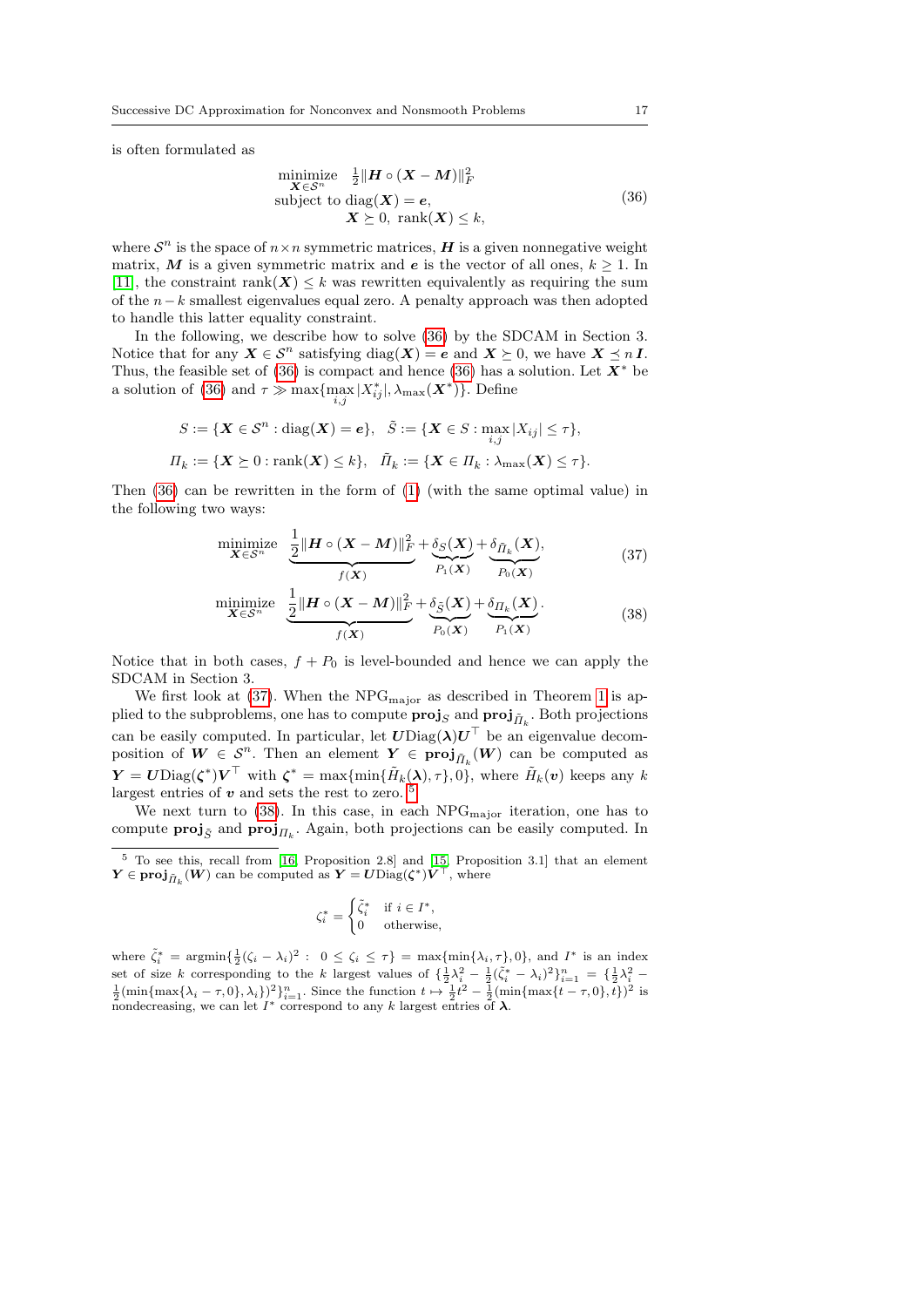particular, let  $U \text{Diag}(\lambda) U^{\top}$  be an eigenvalue decomposition of  $W \in \mathcal{S}^n$ . Then an  $\text{element }\bm{Y}\in \textbf{proj}_{\Pi_k}(\bm{W}) \text{ can be computed as }\bm{Y}=\bm{U}\text{Diag}(\max\{\tilde{H}_k(\bm{\lambda}),\bm{0}\})\bm{U}^\top. \ \Box$ 

<span id="page-17-0"></span>Example 5 (Simultaneously sparse and low rank matrix optimization problem) The following problem was considered in [\[23\]](#page-23-2):

$$
\underset{\mathbf{X}}{\text{minimize}} \quad f(\mathbf{X}) + \gamma \|\text{vec}(\mathbf{X})\|_1 + \tau \|\mathbf{X}\|_*,
$$

where f is as in [\(1\)](#page-1-0),  $\gamma$  and  $\tau$  are positive numbers. This problem aims at finding solutions which are both sparse and low-rank, and can be applied to identifying clusters in social networks; see [\[23,](#page-23-2) Section 6.2]. This model relaxes and penalizes the sparsity index  $\|{\rm vec}(\boldsymbol{X})\|_0$  and the low-rank index rank(X) by two convex functions  $\|\text{vec}(\boldsymbol{X})\|_1$  and  $\|\boldsymbol{X}\|_*$ , respectively.

Here, we consider the following variant that explicitly incorporates the sparsity and rank constraints:

<span id="page-17-2"></span>
$$
\begin{array}{ll}\n\text{minimize} & f(\mathbf{X}) \\
\mathbf{X} & \text{subject to } \|\text{vec}(\mathbf{X})\|_0 \le s, \text{ } \text{rank}(\mathbf{X}) \le k.\n\end{array} \tag{39}
$$

Suppose that [\(39\)](#page-17-2) has a solution  $X^*$ , and let  $\tau \gg \max\{\max_{i,j}|X^*_{ij}|, \sigma_{\max}(X^*)\}.$ Define  $S := \{ \mathbf{X} : ||\text{vec}(\mathbf{X})||_0 \leq s \}, \ \tilde{S} := \{ \mathbf{X} \in S : \max_{i,j} |X_{ij}| \leq \tau \} \text{ and } \tilde{\Xi}_k := \{ \mathbf{X} \in S \}$  $\mathcal{Z}_k : \sigma_{\max}(\boldsymbol{X}) \leq \tau$ . Then [\(39\)](#page-17-2) can be rewritten in the form of [\(1\)](#page-1-0) (with the same optimal value) in the following two ways:

<span id="page-17-3"></span>
$$
\begin{array}{ll}\text{minimize} & f(\mathbf{X}) + \underbrace{\delta_S(\mathbf{X})}_{P_1(\mathbf{X})} + \underbrace{\delta_{\tilde{\Xi}_k}(\mathbf{X})}_{P_0(\mathbf{X})}, \end{array} \tag{40}
$$

<span id="page-17-4"></span>
$$
\underset{\mathbf{X}}{\text{minimize}} \quad f(\mathbf{X}) + \underbrace{\delta_{\tilde{S}}(\mathbf{X})}_{P_0(\mathbf{X})} + \underbrace{\delta_{\Xi_k}(\mathbf{X})}_{P_1(\mathbf{X})}.
$$
\n
$$
(41)
$$

Note that in both cases,  $f+P_0$  is level-bounded and hence the SDCAM in Section [3](#page-4-0) can be applied. When the  $NPG<sub>major</sub>$  as described in Theorem [1](#page-7-1) is applied to the corresponding subproblems, one has to compute  $\mathbf{proj}_S$  and  $\mathbf{proj}_{\tilde{Z}_k}$  for [\(40\)](#page-17-3), and **proj**<sub> $\tilde{S}$ </sub> and **proj**<sub> $\Xi_k$ </sub> for [\(41\)](#page-17-4). All these projections can be computed efficiently; see Examples [1](#page-12-3) and [3.](#page-14-0)

#### <span id="page-17-1"></span>5 Numerical experiments

In this section, we apply our SDCAM in Section [3](#page-4-0) with subproblems solved by NPGmajor as described in Theorem [1](#page-7-1) to an instance of Example [2](#page-13-0) and Example [5:](#page-17-0) the nonconvex fused regularized problem and the simultaneously sparse and low rank matrix optimization problem. All numerical experiments are performed in Matlab R2016a on a 64-bit PC with an Intel(R) Core(TM)  $i7-6700$  CPU (3.41GHz) and 32GB of RAM.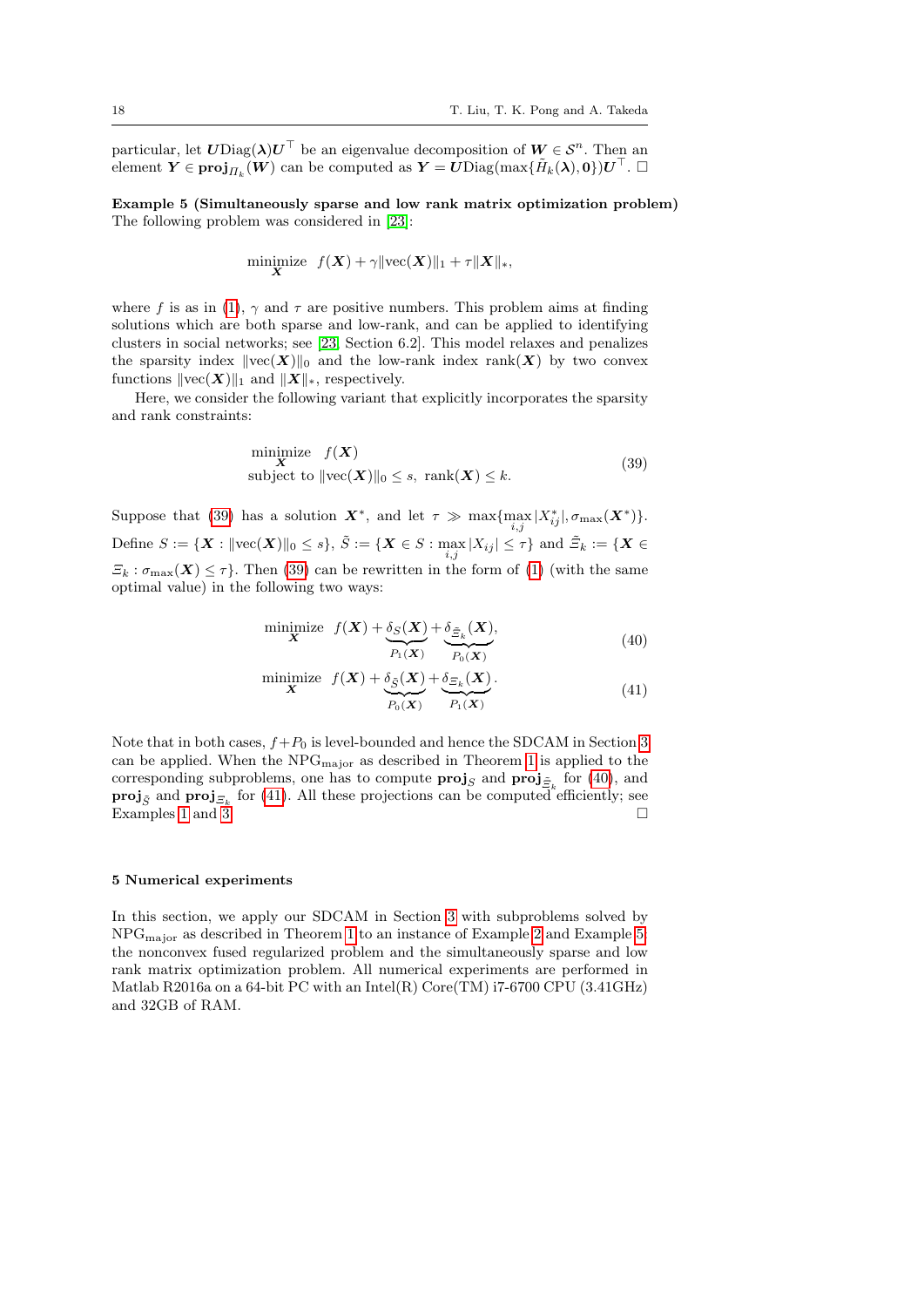<span id="page-18-1"></span>5.1 Nonconvex fused regularized problem: comparison against a solution method based on smoothing

We consider the following special instance of nonconvex fused regularized problem:

<span id="page-18-0"></span>minimize 
$$
\frac{1}{2} ||\mathbf{x} - \mathbf{b}||^2 + c_1 ||\mathbf{x}||_1 + c_2 ||\mathbf{D}\mathbf{x}||_p^p,
$$
 (42)

where  $c_1 > 0$ ,  $c_2 > 0$ ,  $p = 0.5$ ,  $\mathbf{D}x = (x_2 - x_1, ..., x_n - x_{n-1})^\top$ , and  $\mathbf{b} \in \mathbb{R}^n$  is the noisy measurement of a piecewise constant sparse signal. Notice that the function  $\|\cdot\|_1$  is level-bounded. We can directly apply SDCAM as described in Example [2](#page-13-0) and solve the subproblems by  $NPG_{\text{major}}$ . On the other hand, a commonly used technique for handling optimization problems involving  $\ell_p$  penalty functions (0 <  $p < 1$ ) is smoothing. Thus, in our experiments below, we compare SDCAM with a method based on smoothing, the smoothing nonmonotone proximal gradient method (sNPG), for solving [\(42\)](#page-18-0). In sNPG, we solve the following sequence of subproblems approximately by NPG (this is  $NPG_{\text{major}}$  applied to [\(44\)](#page-22-3) when  $g =$ 0):

minimize 
$$
\underbrace{\frac{1}{2} ||x - b||^2 + c_2 \sum_{i=1}^{n-1} ((Dx)_i^2 + \lambda_t^2)^{\frac{p}{2}}}_{f_t(x)} + \underbrace{c_1 ||x||_1}_{Q(x)},
$$

where  $\lambda_t \downarrow 0$  is the smoothing parameter. The approximate stationary point of  $f_t + Q$  obtained is then used as initialization for minimizing  $f_{t+1} + Q$ .

**Data generation:** We first randomly generate a piecewise constant signal  $x \in \mathbb{R}^n$ using the following Matlab code:

```
J = \text{randperm}(10); I = \text{sort}(J(1:6), \text{'ascend'});x = \text{zeros}(n,1);for i = 1:rif randn > 0
         x(n*I(i)/10 - 3*n/50 - randi(3) : n*I(i)/10) = randi(3);else
         x(n*I(i)/10 - 3*n/50 - randi(3) : n*I(i)/10) = -randi(3);end
```
end

Then we let  $\mathbf{b} = \mathbf{x} + \sigma \boldsymbol{\xi}$ , where  $\sigma > 0$  is a noise factor and  $\boldsymbol{\xi}$  has i.i.d. standard Gaus-sian entries. In our experiments, motivated by [\[21\]](#page-23-1), we choose  $c_1 = c_2 = \sigma \sqrt{n}/40$ . We shall see that this choice leads to reasonable recovery results in Figure [1.](#page-20-0) We also set  $\sigma = 0.1$ ,  $n = 2000, 4000, 6000, 8000, 10000$ .

**Parameter setting:** In SDCAM, we set  $\lambda_t = 1/10^{t+1}$  and  $\boldsymbol{x}^{\text{feas}}$  to be the vector of all ones. In the NPG<sub>major</sub> for solving the subproblems, we set  $M = 4$ ,  $L_{\text{max}} = 10^8$ ,  $L_{\text{min}} = 10^{-8}, \tau = 2, c = 10^{-4}, L_{t,0}^0 = 1$  and for  $l \ge 1$ ,

$$
L^0_{t,l} = \max\left\{\min\left\{\frac{{\mathbf{s}^l}^\top\mathbf{y}^l}{\|\mathbf{s}^l\|^2}, L_{\max}\right\}, L_{\min}\right\},\
$$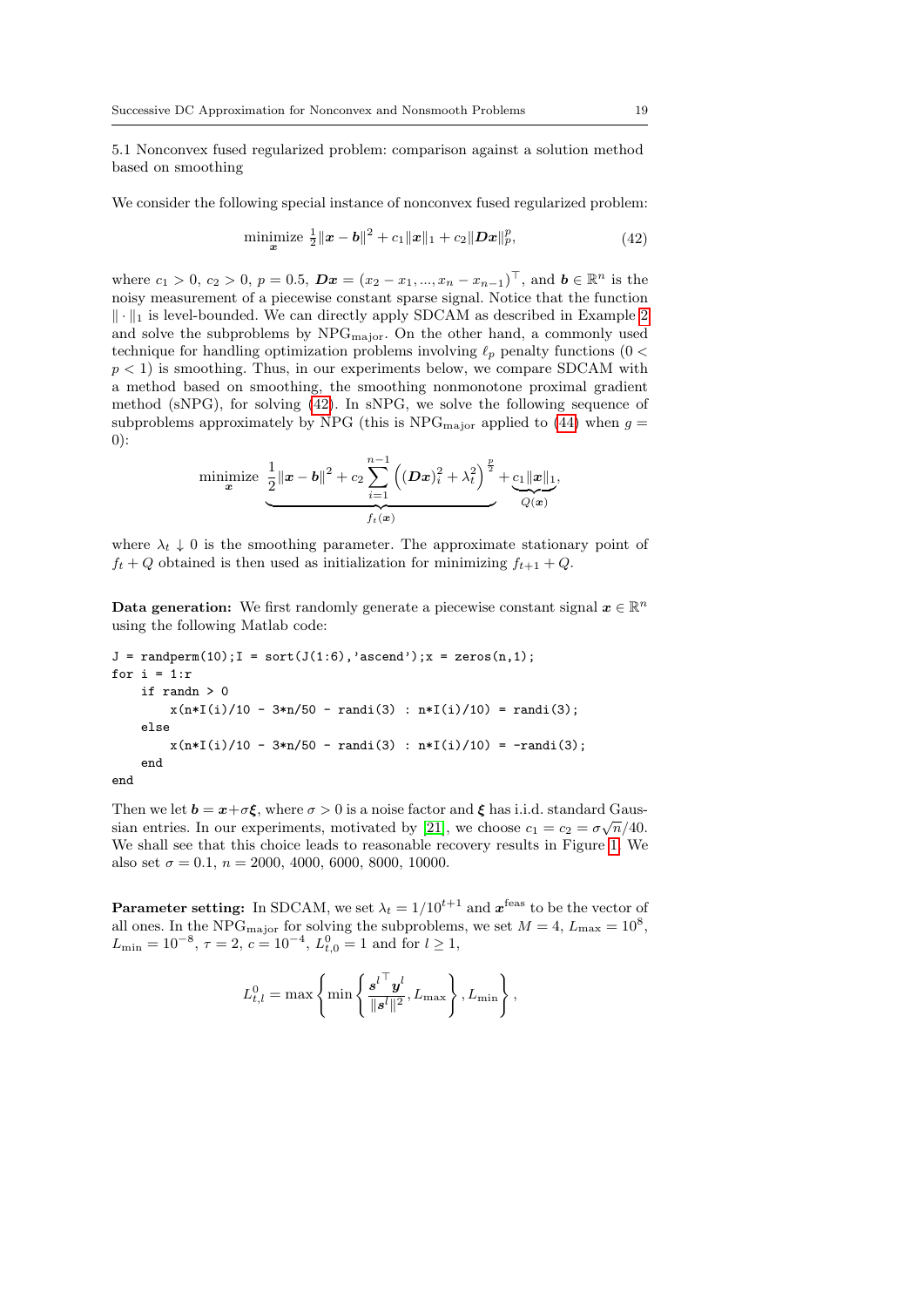(which is the inverse of the so-called Barzilai-Borwein stepsize) where  $s^l = x^{t,l}$  $x^{t,l-1}$  and  $y^l = \nabla h(x^{t,l}) - \nabla h(x^{t,l-1})$ . We initialize NPG<sub>major</sub> at  $x^{\text{feas}}$  and terminate it when the maximum number of iterations exceeds 10000 or

$$
\frac{\|\bm x^{t,l}-\bm x^{t,l-1}\|}{\max(\|\bm x^{t,l}\|,1)} < \epsilon_t/\bar{L}_{t,l-1} \text{ or } \frac{|F_{\bm \lambda_t}(\bm x^{t,l})-F_{\bm \lambda_t}(\bm x^{t,l-1})|}{\max\{1,|F_{\bm \lambda_t}(\bm x^{t,l})|\}} < 10^{-12},
$$

where  $\epsilon_0 = 10^{-5}$  and  $\epsilon_t = \max{\{\epsilon_{t-1}/1.5, 10^{-6}\}}$ . On the other hand, in sNPG, we also let  $\lambda_t = 1/10^{t+1}$  and solve the subproblems using NPG (i.e., NPG<sub>major</sub> applied to [\(44\)](#page-22-3) with  $g = 0$ ) with the same setting as described above, except that the  $F_{\lambda_t}$  above is replaced by  $f_t + Q$  and for  $l \geq 1$ ,

$$
L^0_{t,l} = \begin{cases} \max\left\{\min\left\{\frac{{s^l}^\top {y^l}}{\|{s^l}\|^2}, L_{\max}\right\}, L_{\min}\right\} & \text{if} \ {s^l}^\top {y^l} > 10^{-12}, \\ \max\left\{\min\left\{\bar{L}_{t,l-1}/2, L_{\max}\right\}, L_{\min}\right\} & \text{otherwise.} \end{cases}
$$

Finally, we terminate SDCAM when  $\lambda_t$  < 10<sup>-9</sup>. And for a fair comparison, we consider two different termination criteria for sNPG:  $\lambda_t$  < 10<sup>-7</sup> (sNPG<sub>-7</sub>) and  $\lambda_t < 10^{-8}$  (sNPG<sub>-8</sub>).

Numerical results: In Table [1,](#page-19-0) we compare SDCAM, sNPG−<sup>7</sup> and sNPG−<sup>8</sup> in terms of the number of iterations (iter), CPU time (CPU) and the terminating function values (fval), averaged over 10 randomly generated instances. One can see that the terminating function values are comparable, and SDCAM is in general faster than sNPG−<sup>8</sup> and slower than sNPG−7. Moreover, SDCAM outperforms the sNPG's slightly in terms of function values when the dimension is relatively low  $( $4000$ ). To illustrate the ability to recover the original signal, we also plot$ the original signal, the noisy measurement  $\boldsymbol{b}$  and the signals recovered by SDCAM and sNPG<sub>-8</sub> for a random instance with  $n = 2000$  in Figure [1.](#page-20-0)

Table 1: Results for SDCAM,  $\text{sNPG}_{-7}$  and  $\text{sNPG}_{-8}$  for solving [\(42\)](#page-18-0).

<span id="page-19-0"></span>

| $\it n$ | iter         |             |             | CPU   |             |             | fval          |                 |                 |
|---------|--------------|-------------|-------------|-------|-------------|-------------|---------------|-----------------|-----------------|
|         | <b>SDCAM</b> | $sNPG_{-7}$ | $sNPG_{-8}$ | SDCAM | $sNPG_{-7}$ | $sNPG_{-8}$ | <b>SDCAM</b>  | $sNPG_{-7}$     | $sNPG_{-8}$     |
| 2000    | 27796        | 18498       | 23700       | 5.8   | 5.2         | 8.5         | 1.77278e+02   | l.77294e+02     | $1.77290e+02$   |
| 4000    | 41686        | 33465       | 43465       | 17.0  | 16.5        | 29.1        | $4.95918e+02$ | $4.95929e+02$   | $4.95923e+02$   |
| 6000    | 45573        | 34113       | 44113       | 25.6  | 22.2        | 38.2        | $8.49430e+02$ | $8.49420e+02$   | $8.49398e+02$   |
| 8000    | 49089        | 28984       | 38984       | 34.7  | 23.7        | 43.5        | 1.32155e+03   | $1.32160e + 03$ | $1.32153e + 03$ |
| 10000   | 45320        | 37379       | 47379       | 45.5  | 38.1        | 63.1        | $.65874e+03$  | $.65870e + 03$  | l.65864e+03     |

To illustrate intuitively the approximation used in our SDCAM and sNPG, we plot the function  $f(x) = |x|^{1/2}$  (in dashed lines), its Moreau envelope and its smoothing function in Figure [2.](#page-20-0) One can see that the envelope smooths the original nonsmooth point by a quadratic function. It is a lower approximation of  $f$ , while the smoothing function is an upper approximation of  $f$ .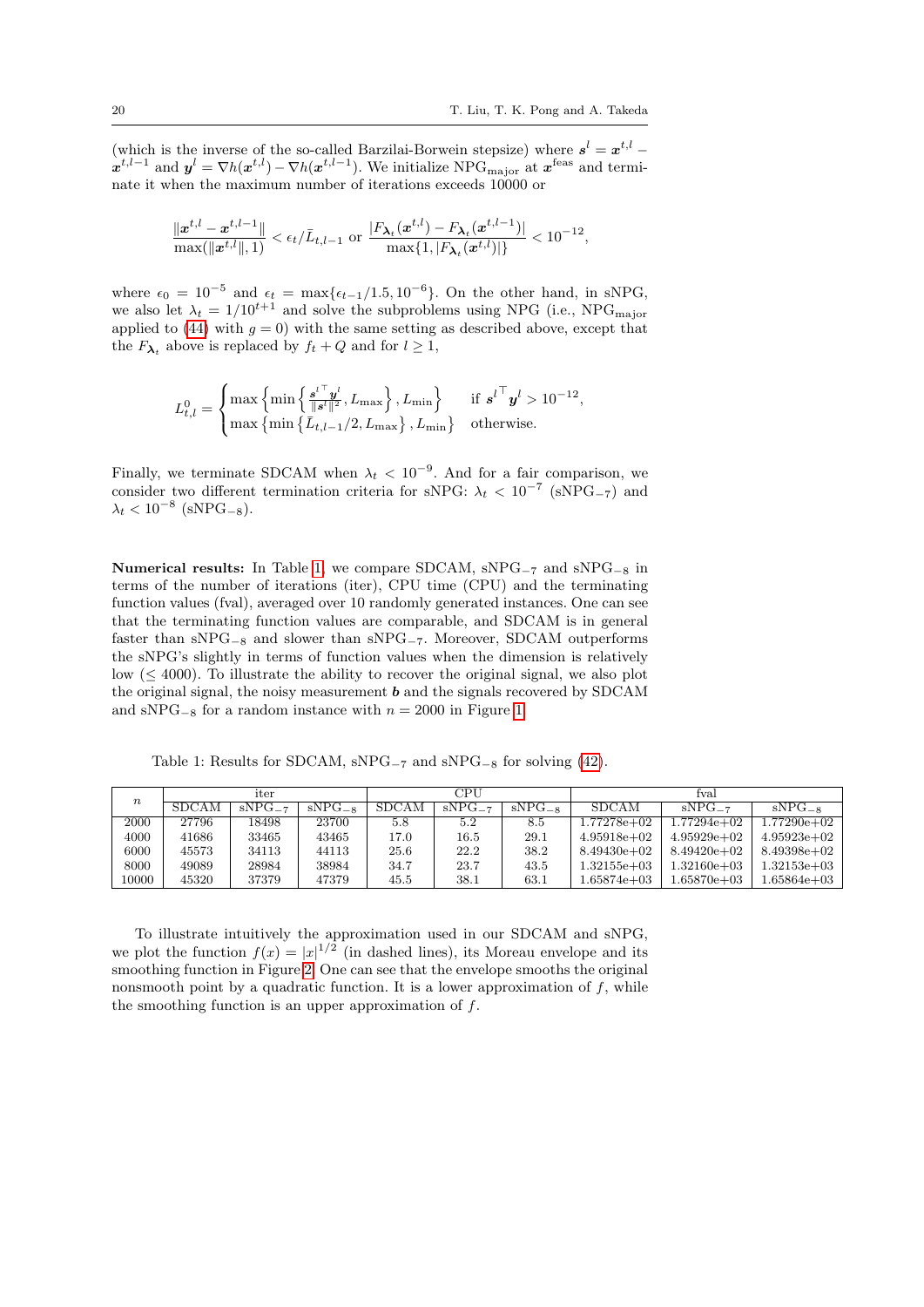<span id="page-20-0"></span>

Fig. 1: Recovery comparison for noisy signal.

<span id="page-20-1"></span>Fig. 2:  $|x|^{1/2}$  with its Moreau envelope and smoothing function.

5.2 Simultaneously sparse and low rank matrix optimization problem: which constraint should be modeled by  $P_1$ ?

We consider the following special instance of simultaneously sparse and low rank matrix optimization problem:

$$
\begin{array}{ll}\text{minimize} & \frac{1}{2} \|\mathbf{X} - \mathbf{M}\|_{F}^{2} \\ \text{subject to } \|\text{vec}(\mathbf{X})\|_{0} \leq s, \text{ } \text{rank}(\mathbf{X}) \leq k, \end{array} \tag{43}
$$

where  $M \in \mathbb{R}^{m \times n}$  is a given noisy matrix, s and k are positive integers. Note that  $f(\boldsymbol{X}) := \frac{1}{2} \|\boldsymbol{X} - \boldsymbol{M}\|_F^2$  is level-bounded. Therefore, [\(43\)](#page-20-1) has at least one solution. Then, as discussed in Example [5,](#page-17-0) we can apply SDCAM to solving [\(43\)](#page-20-1) in two different ways by considering, respectively, the two formulations in  $(40)$  and  $(41)$ :<sup>[6](#page-20-2)</sup> the indicator function  $\delta_{|\cdot|_0 \leq s}(\cdot)$  is approximated by the Moreau envelope in [\(40\)](#page-17-3) and the function  $\delta_{\text{rank}(\cdot) \leq k}(\cdot)$  is approximated by its Moreau envelope in [\(41\)](#page-17-4). We call the method based on [\(40\)](#page-17-3) SDCAM<sub>r</sub> and the method based on [\(41\)](#page-17-4) SDCAM<sub>s</sub>. In the following experiments, we compare these two methods.

Data generation: We first randomly generate  $M_1 \in \mathbb{R}^{m \times k}$  and  $M_2 \in \mathbb{R}^{k \times n}$  to have i.i.d. standard Gaussian entries. Then we set  $m/10$  random rows of  $M_1$  to zero and let  $M = M_1M_2 + \sigma \Delta$ , where  $\sigma > 0$  is a noise factor and  $\Delta$  has i.i.d. standard Gaussian entries. We fix  $n = 500$ ,  $k = 10$  and  $s = mn/10$ , and we experiment with  $\sigma = 0.005, 0.01, 0.02$  and  $m = 1000, 2000, 3000$  below.

<span id="page-20-2"></span><sup>&</sup>lt;sup>6</sup> We would like to point out that we are indeed using  $\mathcal{Z}_k$  in place of  $\tilde{\mathcal{Z}}_k$  in [\(40\)](#page-17-3) and using S in place of  $\tilde{S}$  in [\(41\)](#page-17-4) in our experiments below. Notice that **A3** is still satisfied because f is level-bounded.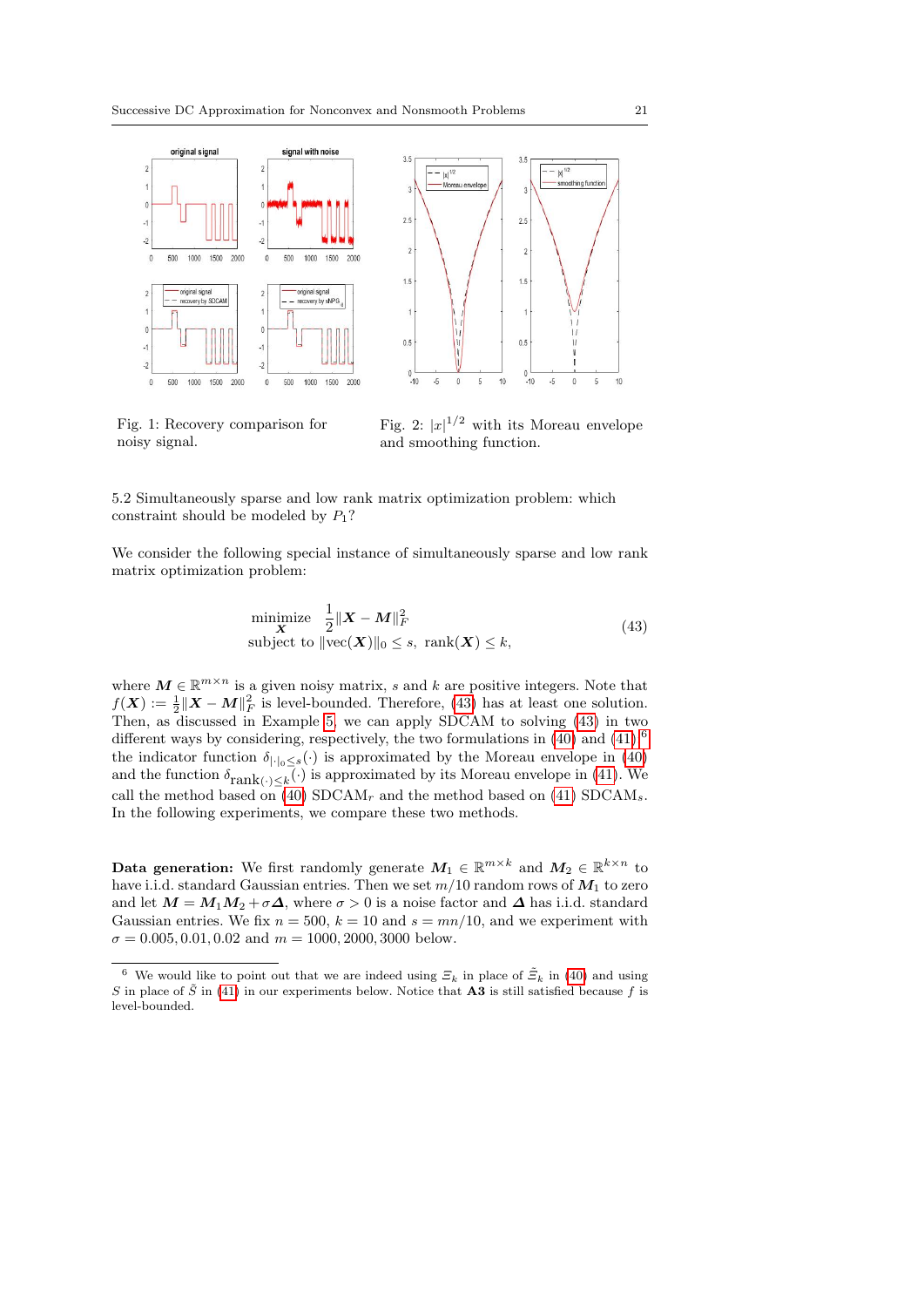**Parameter setting:** In both SDCAM<sub>r</sub> and SDCAM<sub>s</sub>, we set  $\lambda_t = 1/10^{t+1}$  and  $X<sup>feas</sup> = 0$ . In the NPG<sub>major</sub> for solving the subproblems, we use the same param-eter setting as in Section [5.1.](#page-18-1) We initialize both algorithms at  $X<sup>feas</sup>$  and terminate them when

$$
\text{dist}(\boldsymbol{X}^t, S) \le 10^{-6} \cdot \|\boldsymbol{X}^t\|_F \quad \text{and} \quad \text{dist}(\boldsymbol{X}^t, \Xi_k) \le 10^{-6} \cdot \|\boldsymbol{X}^t\|_F,
$$

respectively.

Numerical results: In Table [2,](#page-21-1) we compare  $SDCAM_r$  and  $SDCAM_s$  in terms of the number of iterations (iter), CPU time (CPU) and the feasibility violation (vio) (i.e.,  $dist(\mathbf{X}^t, S)$  and  $dist(\mathbf{X}^t, \Xi_k)$ , respectively) at termination, averaged over 10 randomly generated instances. One can see that  $SDCAM_r$  takes fewer iterations and less time. An intuitive explanation could be that the rank constraint is a more complicated constraint than the sparsity constraint to approximate via "subgradients". Thus, the algorithm  $SDCAM<sub>r</sub>$  that maintains all its iterates in the rank constraint and then attempts to approximately satisfy the sparsity constraint as the algorithm progresses ends up converging more quickly.

Table 2: Comparison of  $SDCAM_r$  and  $SDCAM_s$  for solving [\(43\)](#page-20-1).

<span id="page-21-1"></span>

| $\sigma$ | m    | iter      |           | CPU       |           | vio        |                             |
|----------|------|-----------|-----------|-----------|-----------|------------|-----------------------------|
|          |      | $SDCAM_r$ | $SDCAM_s$ | $SDCAM_r$ | $SDCAM_s$ | $SDCAM_r$  | $\overline{\text{SDCAM}}_s$ |
| 0.005    | 1000 | 41        | 5597      | 4.7       | 378.1     | 4.7569e-04 | 1.0515e-04                  |
|          | 2000 | 12        | 5298      | 4.0       | 647.0     | 6.7084e-04 | 1.5247e-04                  |
|          | 3000 | 12        | 4618      | 6.0       | 862.8     | 8.2038e-04 | 1.8857e-04                  |
| 0.010    | 1000 | 4508      | 7900      | 379.3     | 529.2     | 9.4347e-05 | 2.1032e-04                  |
|          | 2000 | 4453      | 7526      | 653.6     | 912.6     | 1.3412e-04 | 3.0580e-04                  |
|          | 3000 | 4428      | 5721      | 969.5     | 1080.6    | 1.6434e-04 | 3.7701e-04                  |
| 0.020    | 1000 | 4922      | 11631     | 413.7     | 769.2     | 1.8985e-04 | $4.2222e-04$                |
|          | 2000 | 4634      | 10267     | 675.5     | 1251.3    | 2.6849e-04 | 6.1136e-04                  |
|          | 3000 | 4580      | 10859     | 1003.5    | 2043.0    | 3.2804e-04 | 7.5510e-04                  |

#### <span id="page-21-0"></span>6 Conclusions

In this paper, we propose a successive difference-of-convex approximation method for solving [\(1\)](#page-1-0). The key idea of this method is to approximate the nonsmooth functions in the objective of [\(1\)](#page-1-0) by their Moreau envelopes. The approximation function can then be minimized by various proximal gradient methods with majorization techniques such as  $NPG<sub>major</sub>$  in the appendix, thanks to [\(6\)](#page-5-2). We prove that the sequence generated by our method is bounded and any accumulation point is a stationary point of [\(1\)](#page-1-0) under suitable conditions. We also discuss how to apply our method to concrete applications and conduct numerical experiments to illustrate its efficiency.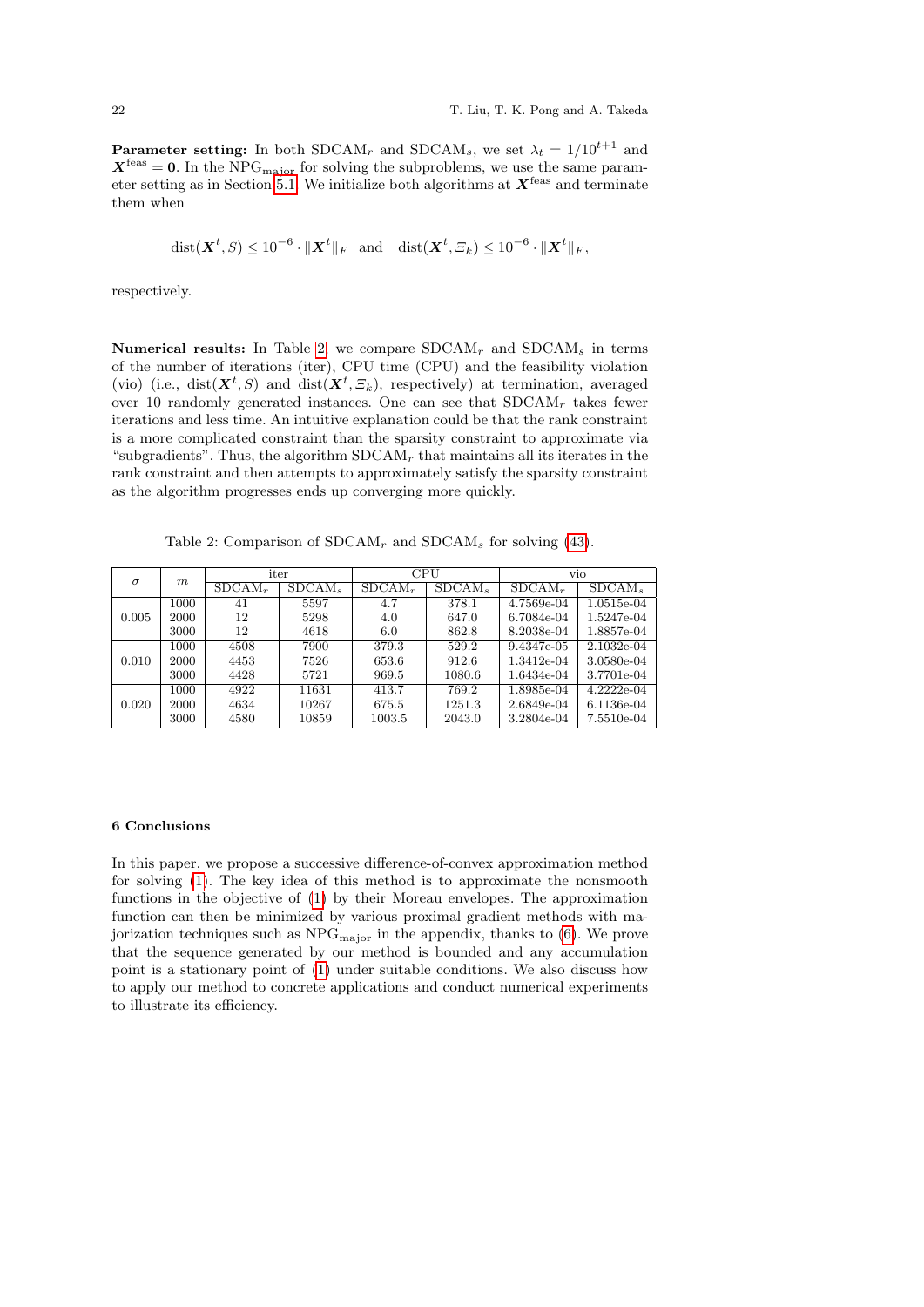#### A Convergence of an NPG method with majorization

In this appendix, we consider the following optimization problem:

<span id="page-22-3"></span>
$$
\min_{\boldsymbol{x}} F(\boldsymbol{x}) = h(\boldsymbol{x}) + P(\boldsymbol{x}) - g(\boldsymbol{x}), \tag{44}
$$

where h is an  $L_h$ -smooth function, P is a proper closed function with inf  $P > -\infty$  and g is a continuous convex function. We assume in addition that there exists  $x^0 \in \text{dom } P$  so that F is continuous in  $\Omega(\mathbf{x}^0) := {\mathbf{x} : F(\mathbf{x}) \leq F(\mathbf{x}^0)}$  and the set  $\Omega(\mathbf{x}^0)$  is compact. As a consequence, it holds that inf  $F > -\infty$ .

In Algorithm [2](#page-22-4) below, we describe an algorithm, the nonmonotone proximal gradient method with majorization ( $NPG<sub>major</sub>$ ), for solving [\(44\)](#page-22-3). We first show that the line-search criterion is well-defined.

## <span id="page-22-4"></span>Algorithm 2 The NPG<sub>major</sub> for  $(44)$

**Step 0.** Choose  $x^0 \in \text{dom } P$  so that  $\Omega(x^0)$  is compact and F is continuous in it. Pick  $L_{\text{max}} \geq$  $L_{\text{min}} > 0, \tau > 1, c > 0$  and an integer  $M \geq 0$  arbitrarily. Set  $t = 0$ .

**Step 1.** Choose any  $L_t^0 \in [L_{\min}, L_{\max}]$  and set  $L_t = L_t^0$ .

**1a**) Pick any  $\zeta^t \in \partial g(x^t)$ . Solve the subproblem

<span id="page-22-1"></span>
$$
\boldsymbol{u} \in \operatorname{Argmin}_{\boldsymbol{x}} \left\{ (\nabla h(\boldsymbol{x}^t) - \boldsymbol{\zeta}^t)^\top (\boldsymbol{x} - \boldsymbol{x}^t) + \frac{L_t}{2} ||\boldsymbol{x} - \boldsymbol{x}^t||^2 + P(\boldsymbol{x}) \right\}.
$$
 (45)

 $1<sub>b</sub>$ ) If

<span id="page-22-0"></span>
$$
F(\boldsymbol{u}) \le \max_{[t-M]_+ \le i \le t} F(\boldsymbol{x}^i) - \frac{c}{2} ||\boldsymbol{u} - \boldsymbol{x}^t||^2
$$
\n(46)

is satisfied, then go to step 2).

1c) Set  $L_t \leftarrow \tau L_t$  and go to step 1a). **Step 2.** If a termination criterion is not met, set  $\bar{L}_t = L_t$ ,  $x^{t+1} = u$ ,  $t = t+1$ . Go to **Step 1.** 

<span id="page-22-2"></span>Proposition 1 For each t, the condition [\(46\)](#page-22-0) is satisfied after at most

$$
\tilde{n} := \max \left\{ \left\lceil \frac{\log(L_h + c) - \log(L_{\min})}{\log \tau} \right\rceil, 1 \right\}
$$

inner iterations, which is independent of t. Consequently,  $\{\bar{L}_t\}$  is bounded.

*Proof* For each t and  $L > 0$ , let  $u<sub>L</sub><sup>t</sup>$  be an arbitrarily fixed element in

Argmin<sub>**x**</sub> 
$$
\left\{ (\nabla h(\mathbf{x}^t) - \boldsymbol{\zeta}^t)^{\top} (\mathbf{x} - \mathbf{x}^t) + \frac{L}{2} ||\mathbf{x} - \mathbf{x}^t||^2 + P(\mathbf{x}) \right\}.
$$

Then we have

$$
F(\boldsymbol{u}_L^t) \leq h(\boldsymbol{x}^t) + \nabla h(\boldsymbol{x}^t)^\top (\boldsymbol{u}_L^t - \boldsymbol{x}^t) + \frac{L_h}{2} ||\boldsymbol{u}_L^t - \boldsymbol{x}^t||^2 + P(\boldsymbol{u}_L^t) - g(\boldsymbol{x}^t) - \zeta^{t\top} (\boldsymbol{u}_L^t - \boldsymbol{x}^t)
$$
  
\n
$$
= h(\boldsymbol{x}^t) - g(\boldsymbol{x}^t) + (\nabla h(\boldsymbol{x}^t) - \zeta^t)^\top (\boldsymbol{u}_L^t - \boldsymbol{x}^t) + \frac{L_h}{2} ||\boldsymbol{u}_L^t - \boldsymbol{x}^t||^2 + P(\boldsymbol{u}_L^t)
$$
  
\n
$$
\leq F(\boldsymbol{x}^t) + \frac{L_h - L}{2} ||\boldsymbol{u}_L^t - \boldsymbol{x}^t||^2,
$$

where the first inequality holds because of the  $L_h$ -smoothness of h, the convexity of g and the fact that  $\zeta^t \in \partial g(x^t)$ , and the last inequality follows from the definition of  $u^t_L$  as a minimizer. Thus, at the t-th iteration, the criterion [\(46\)](#page-22-0) is satisfied by  $u = u<sub>L</sub><sup>t</sup>$  whenever  $L \ge L<sub>h</sub> + c$ . Since we have τ

$$
{}^{\tilde{n}}L_t^0 \ge \tau^{\tilde{n}}L_{\min} \ge L_h + c,
$$

we conclude that  $(46)$  must be satisfied at or before the  $\tilde{n}$ -th inner iteration. Consequently, we have  $\bar{L}_t \leq \tau^n L_{\text{max}}$  for all t.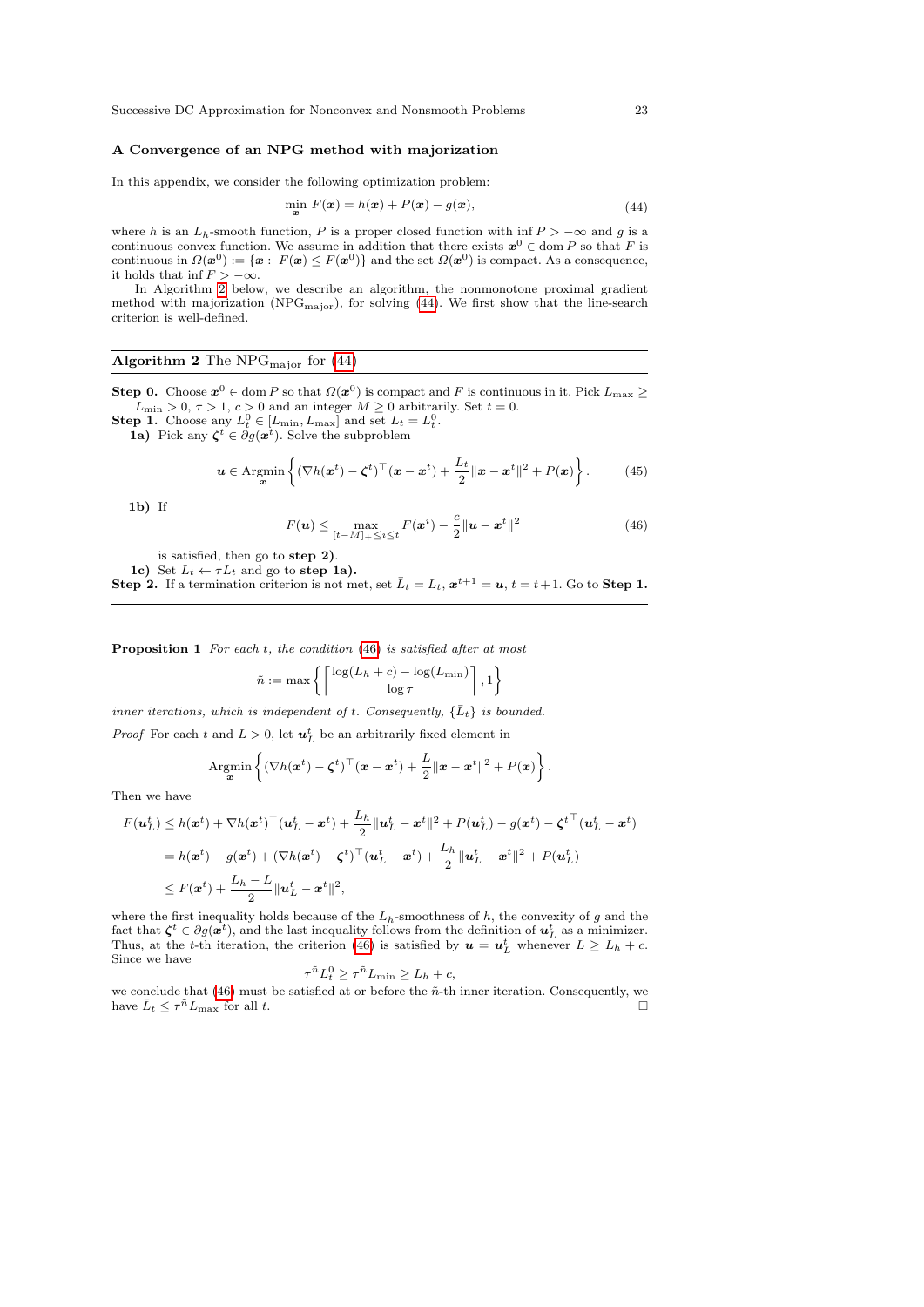The convergence of  $NPG<sub>major</sub>$  can now be proved similarly as in [\[31,](#page-24-7) Lemma 4].

<span id="page-23-14"></span>**Proposition 2** Let  $\{x^t\}$  be the sequence generated by NPG<sub>major</sub>. Then  $\|x^{t+1} - x^t\| \to 0$ .

### References

- <span id="page-23-20"></span>1. M. Ahn, J. S. Pang and J. Xin. Difference-of-convex learning: directional stationarity, optimality, and sparsity. SIAM Journal on Optimization, 27:1637–1665, 2017.
- <span id="page-23-10"></span>2. E. Asplund. Differentiability of the metric projection in finite dimensional Euclidean space. Proceedings of the American Mathematical Society, 38:218–219, 1973.
- <span id="page-23-7"></span>3. H. H. Bauschke and P. L. Combettes. Convex Analysis and Monotone Operator Theory in Hilbert Spaces. Springer 2011.
- <span id="page-23-9"></span>4. S. Becker, E. J. Cand`es and M. Grant. Templates for convex cone problems with applications to sparse signal recovery. Mathematical Programming Computation, 3:165–218, 2011.
- <span id="page-23-23"></span>5. R. Borsdorf, N. J. Higham and M. Raydan. Computing a nearest correlation matrix with factor structure. SIAM Journal on Matrix Analysis and Applications, 31:2603–2622, 2010.
- <span id="page-23-16"></span>6. J. Brodie, I. Daubechies, C. De Mol, D. Giannone and I. Loris. Sparse and stable Markowitz portfolios. Proceedings of the National Academy of Sciences, 106:12267–12272, 2009.
- <span id="page-23-21"></span>7. E. J. Cand`es and B. Recht. Exact matrix completion via convex optimization. Foundations of Computational Mathematics, 9:717–772, 2009.
- <span id="page-23-17"></span>8. C. Chen, X. Li, C. Tolman, S. Wang and Y. Ye. Sparse portfolio selection via quasi-norm regularization. ArXiv:1312.6350, 2013.
- <span id="page-23-3"></span>9. J. Eckstein and D. P. Bertsekas. On the Douglas-Rachford splitting method and the proximal point algorithm for maximal monotone operators Mathematical Programming, 55:293–318, 1992.
- <span id="page-23-4"></span>10. D. Gabay and B. Mercier. A dual algorithm for the solution of nonlinear variational problems via finite element approximations. Computers  $\mathcal{B}$  Mathematics with Applications, 2:17-40, 1976.
- <span id="page-23-24"></span>11. Y. Gao and D. Sun. A majorized penalty approach for calibrating rank constrained correlation matrix problems, Technical report, National University of Singapore, 2010.
- <span id="page-23-19"></span>12. P. Gong, C. Zhang, Z. Lu, J. Huang and J. Ye. A general iterative shrinkage and thresholding algorithm for non-convex regularized optimization problems. In Proceedings of the 30th International Conference on Machine Learning, 37–45, 2013.
- <span id="page-23-5"></span>13. G. Li and T. K. Pong. Global convergence of splitting methods for nonconvex composite optimization. SIAM Journal on Optimization, 25:2434–2460, 2015.
- <span id="page-23-18"></span>14. Z. Lu and X. Li. Sparse recovery via partial regularization: Models, theory and algorithms. ArXiv:1511.07293, 2015.
- <span id="page-23-13"></span>15. Z. Lu and Y. Zhang. Sparse approximation via penalty decomposition methods. SIAM Journal on Optimization, 23:2448–2478, 2013.
- <span id="page-23-25"></span>16. Z. Lu, Y. Zhang and X. Li. Penalty decomposition methods for rank minimization. Optimization Methods and Software, 30:531–558, 2015.
- <span id="page-23-11"></span>17. Y. Lucet. Fast Moreau envelope computation I: Numerical algorithms. Numerical Algorithms, 43:235–249, 2006.
- <span id="page-23-0"></span>18. I. Markovsky. Structured low-rank approximation and its applications. Automatica, 44: 891–909, 2008.
- <span id="page-23-15"></span>19. H. Markowitz. Portfolio selection. The Journal of Finance, 7:77–91, 1952.
- <span id="page-23-8"></span>20. Y. Nesterov. Smooth minimization of non-smooth functions. Mathematical Programming, 103:127–152, 2005.
- <span id="page-23-1"></span>21. A. Parekh and I. W. Selesnick. Convex fused Lasso denoising with non-convex regularization and its use for pulse detection. Proceedings of IEEE Signal Processing in Medicine and Biology Symposium, 1–6, 2015.
- <span id="page-23-22"></span>22. B. Recht, M. Fazel and P. A. Parrilo. Guaranteed minimum-rank solutions for linear matrix equations via nuclear norm minimization. SIAM Review, 52:471–501, 2010.
- <span id="page-23-2"></span>23. E. Richard, P.-A. Savalle and N. Vayatis. Estimation of simultaneously sparse and low rank matrices. ArXiv:1206.6474, 2012.
- <span id="page-23-12"></span>24. R. T. Rockafellar. Convex Analysis. Princeton University Press 1970.
- <span id="page-23-6"></span>25. R. T. Rockafellar and R. J-B. Wets. Variational Analysis. Springer 1998.